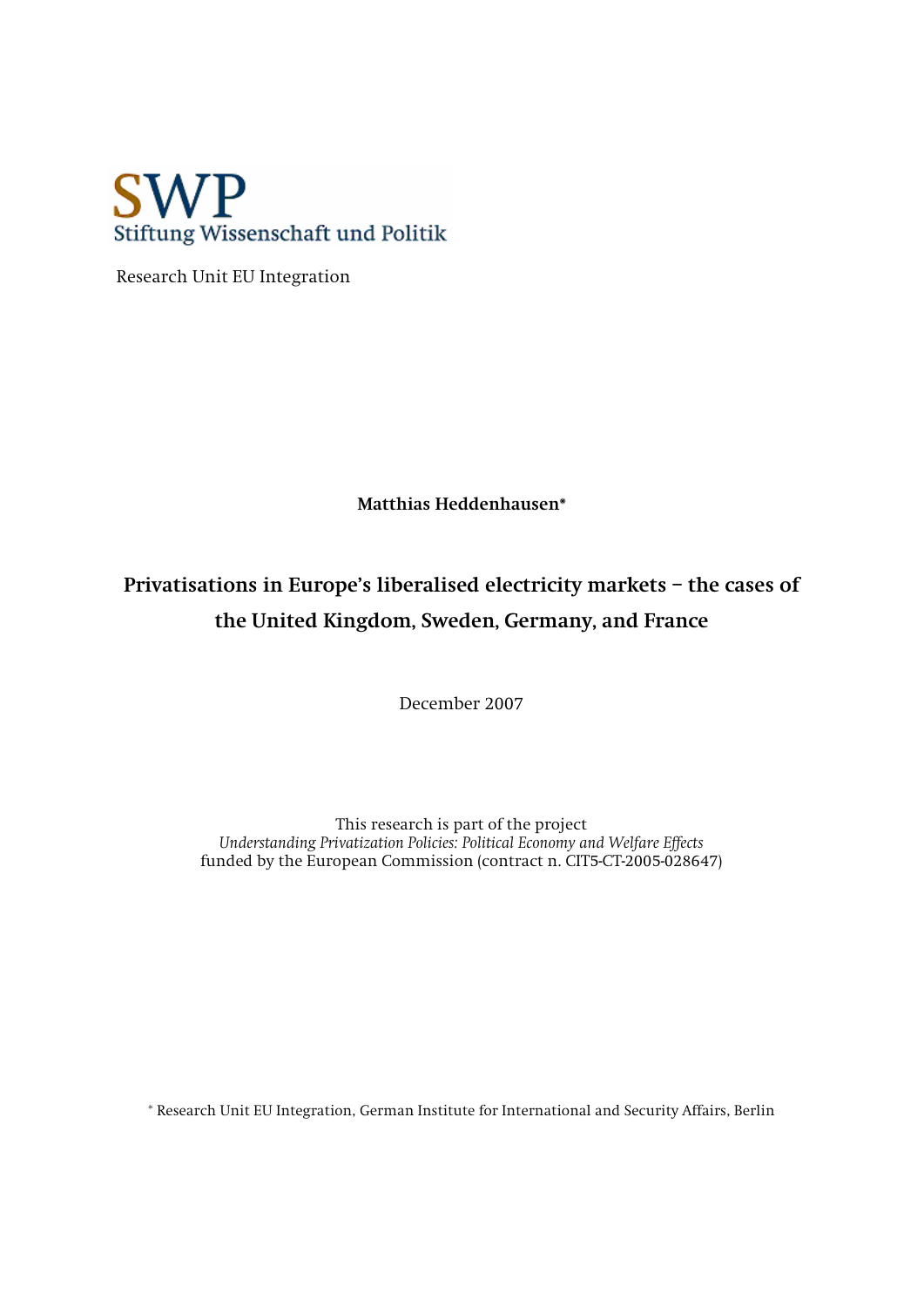# **CONTENTS**

| 4. Privatisations in the electricity sector: the cases of the United Kingdom, Sweden, Germany, |
|------------------------------------------------------------------------------------------------|
|                                                                                                |
|                                                                                                |
|                                                                                                |
| 4.1.2 The privatisation and restructuring of the British electricity supply industry  8        |
|                                                                                                |
|                                                                                                |
|                                                                                                |
|                                                                                                |
|                                                                                                |
|                                                                                                |
|                                                                                                |
|                                                                                                |
|                                                                                                |
|                                                                                                |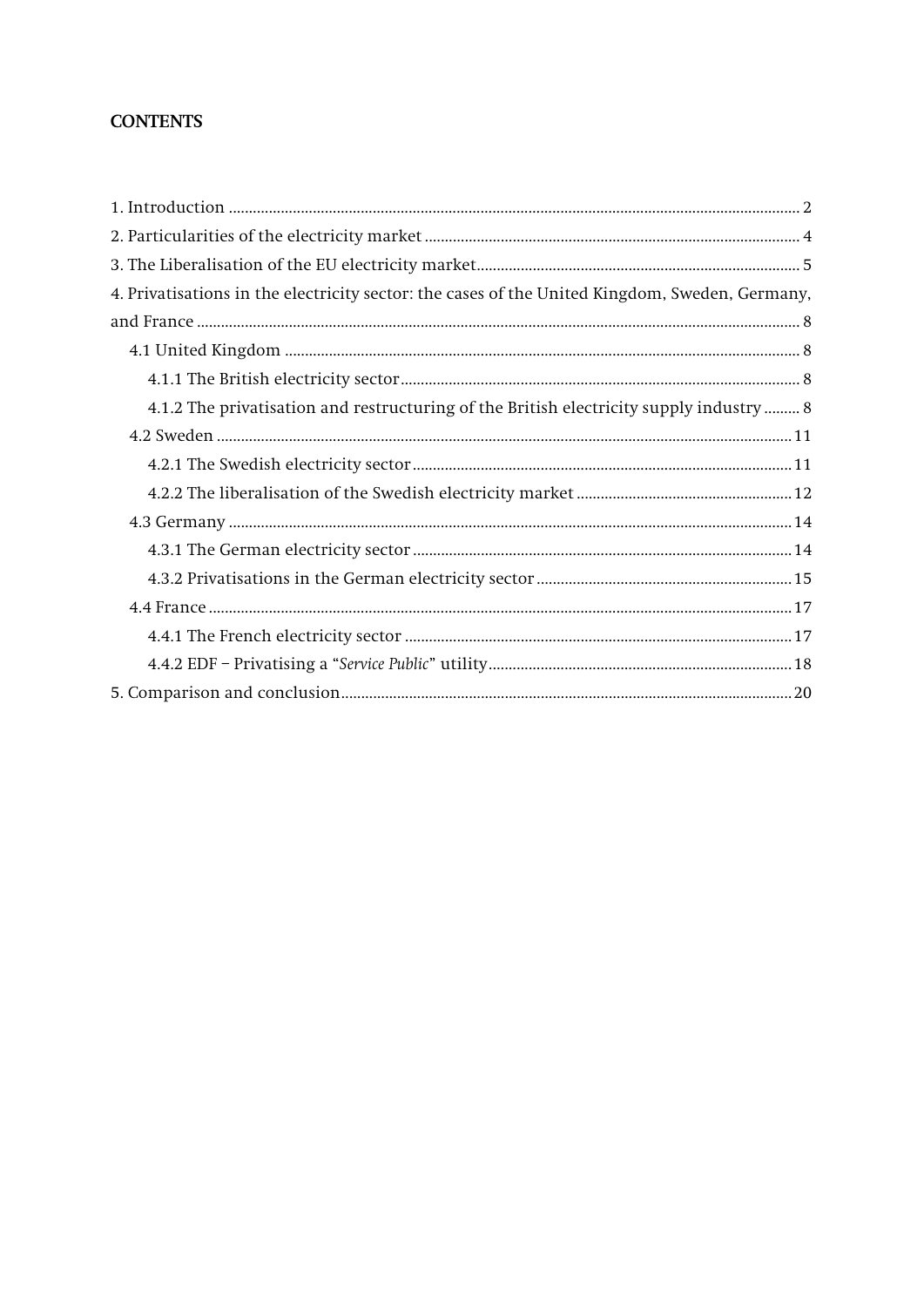#### **1. Introduction**

**More than ten years have past since the European Union's First Electricity Directive, which entered into force on 19 February 1996, set a new regulatory framework for the European electricity industry and started a process of electricity market liberalization in the Member States.<sup>1</sup> Since 1 July 2007 every household and industrial consumer of electric energy in the European Union is entitled to freely choose its supplier. Nonetheless, a truly competitive internal market for electricity has not yet been achieved due to various reasons such as the market power of the former monopolists on the wholesale level or cross-border transmission constraints. When the European Commission tabled a third package of legislative proposals in September 2007, the major focus lay on the question of network ownership. According to the Commission, the present regulation on the separation of network activities from supply and production of electricity, which only demands a legal unbundling of vertically integrated companies<sup>2</sup> , proofed insufficient to prevent network owners from discriminating in favour of their retail and wholesale businesses. Instead, in the reform package the Commission proposes ownership unbundling as the preferred option in order to guarantee neutral and independent network operation.<sup>3</sup>**

**Irrespective of the obstacles that have to be overcome in order to achieve a fully functioning internal market for electricity, the liberalisation policies pursued on EU level as well as in several Member States have already lead to tremendous changes in the national electricity sectors, not least with regard to the ownership structure of the utilities. At EU level no explicit stance on ownership has been taken due to the different national attitudes towards the role of the state in the ownership and control of the utilities. Article 295 of the EC-Treaty expressly states that this "Treaty shall in no way prejudice the rules in Member States governing the system of property ownership." This did not prevent the European Commission from recognising from time to time that privatisations of state owned utilities may be beneficial for improving the competitive environment in which these companies operate – yet without developing policy approaches in this respect.<sup>4</sup> It cannot be denied, however, that the liberalisation policy initiated on EU level has had influence on the ownership structure of the respective industries in the Member States:** 

**"In summary, as the EU has worked towards removing restraints on trade resulting from regulation, this had implications for the nature of ownership in industries previously protected from competition. Deregulation policy implies a change in the relationship between government and state-owned utilities, most notably in terms of rul-**

**<sup>1</sup> The United Kingdom and Sweden had already started to liberalise their electricity sectors earlier. See the respective chapters in this paper.** 

**<sup>2</sup> Vertically integrated companies are active in all three segments of the electricity market: generation of electricity, running the transmission network, and local distribution.** 

<sup>&</sup>lt;sup>3</sup> For more details refer to URL: http://ec.europa.eu/energy/electricity/package\_2007/index\_en.htm.

**<sup>4</sup> See David Parker: Privatisation in the European Union: an overview, in: David Parker (ed.): Privatisation in the European Union. Theory and Policy Perspectives, London/New York 1998, p. 10-48, p. 23.**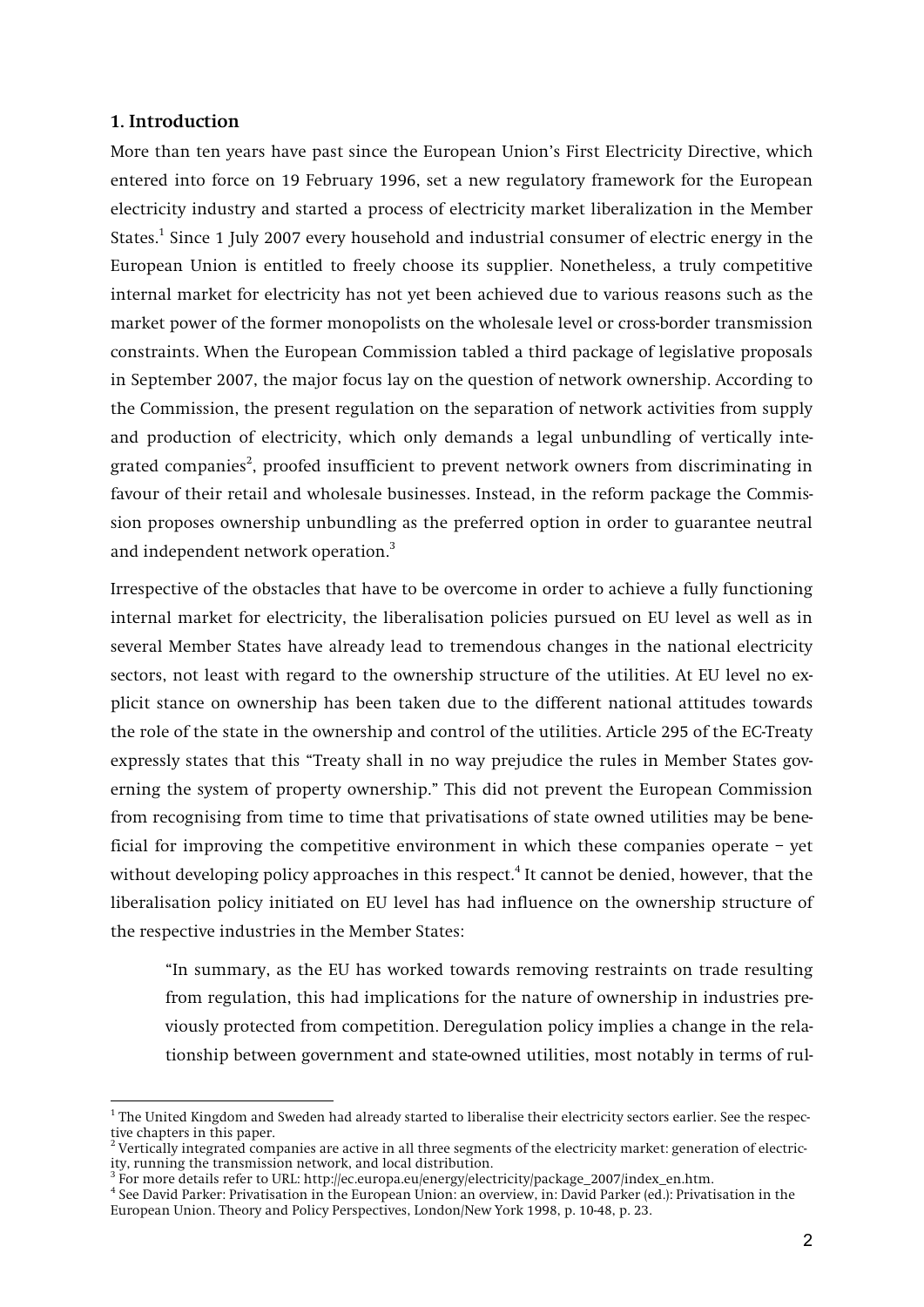**ing out state subsidies and introducing private sector competition. In turn, this had created an economic environment which has led member states to review the benefits of retaining state ownership."5**

**The aim of this paper is to examine the interdependence between the liberalisation of the electricity supply industry and the privatisation of its formerly state-owned utilities. Does the introduction of competition to the electricity market necessarily entail privatisation? Is there a certain step sequence of liberalisation and privatisation measures?** 

**For a long time, the electricity sector has been considered a "natural monopoly" just like other network industries such as telecommunication, water, or air transport. Electricity seemed to have specific features that impede it from being traded in a competitive environment (chapter 2). This view became increasingly contested during the 1980s, which eventually resulted in the opening-up of markets to competing providers (liberalisation) in a number of countries as well as the adoption of a liberalisation policy at EU level (chapter 3).** 

**The four case studies of Germany, France, Sweden, and the United Kingdom, which constitute the main part of this paper (chapter 4), exemplify the way in which the ownership structure of the national electricity industry has been influenced by the process of liberalisation with regards to privatisation. The privatisation of state-owned utilities in this context is understood in two ways: 1. as "formal privatisation" which means a change in the legal status of a municipal undertaking or institution of public law into a limited liability company or stock corporation constituted under private law, and 2. as "material privatisation" meaning the (partial or complete) divestiture of state-owned assets in a company to private shareholders.**

**The cases of Germany, France, Sweden, and the United Kingdom have been chosen because prior to the market opening their electricity sectors showed significant differences with regard to the regulatory regime, the ownership structure of the utilities, and also the actual start of the liberalisation process. The French and the British electricity supply industry had been centralised and dominated by a state-owned monopolist. In contrast, in Germany and Sweden the electricity sectors had been characterised by a coexistence of public, mixedeconomy, as well as private companies and never had been neither completely nationalised nor centralised. However, while German electricity has been (and still is today) dominated by an oligopoly of vertically integrated companies, the state-owned company** *Vattenfall* **plays a leading role in the electricity supply industry of Sweden. Concerning market liberalisation, the United Kingdom has been a pioneer, later serving as an example to European liberalisation policy. The same is true for some aspects of the market opening in Sweden, where the liberalisation of the electricity sector already started at the beginning of the 1990s. France and Germany on the other hand needed the incentive from EU level to open up their mar-**

**<sup>5</sup> Parker: Privatisation in the European Union, p. 23-24.**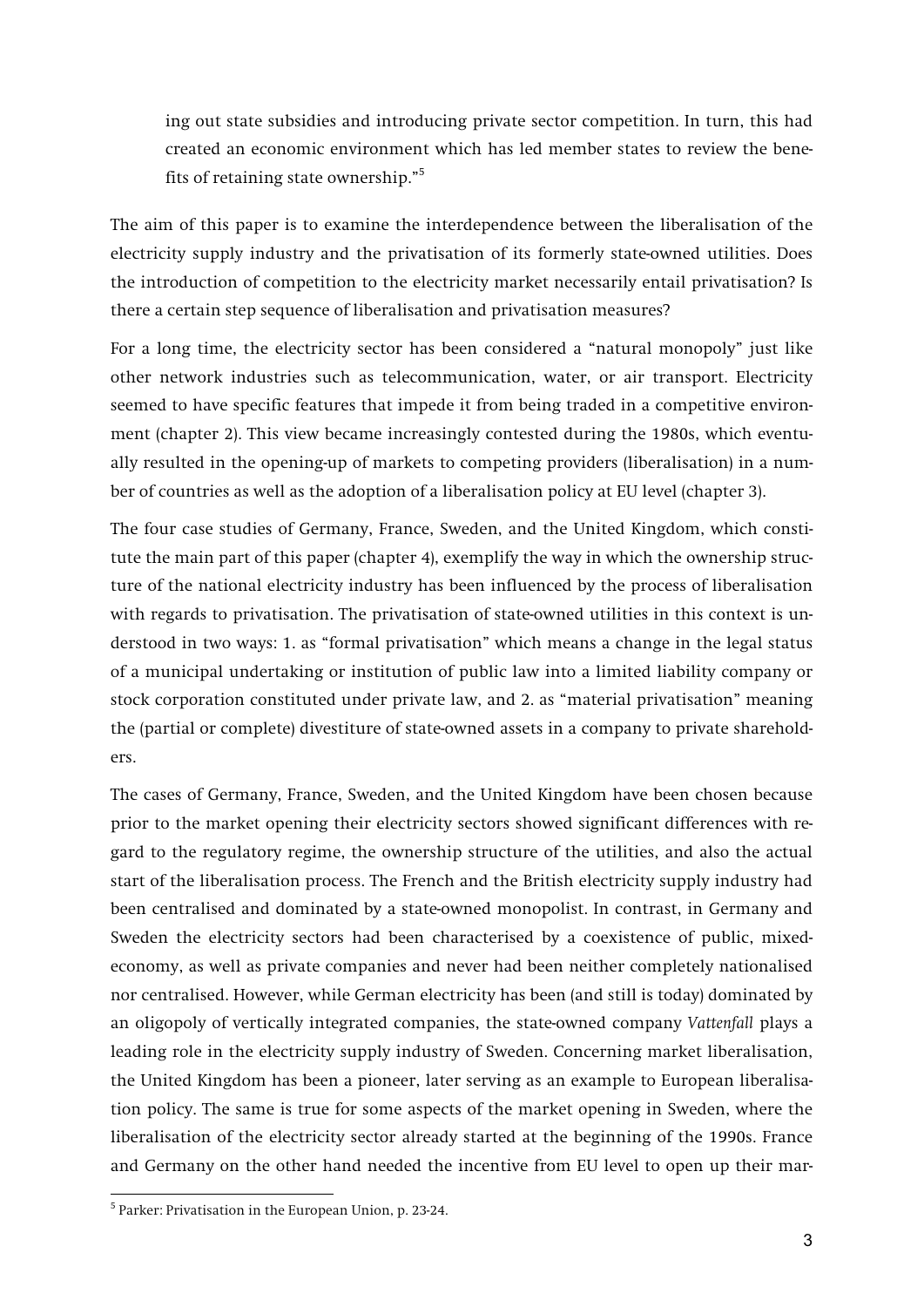**kets, with France as one of the Member States most reluctant to introduce competition on its electricity sector.** 

# **2. Particularities of the electricity market**

**The liberalisation of electricity markets often has been attacked by critics<sup>6</sup> who refer to the specific qualities of electricity, stating that it is not another product to be bought and sold in a market just like other commodities.** 

**Undeniably there are certain distinguishing features. First of all, electricity cannot be economically stored; it must be used the instant it is generated – supply and demand must match at all times in order to avoid blackouts or even the collapse of the entire system. This explains the need for spare capacity (about 12 to 30% of total capacity) resulting in extra costs for electricity suppliers. Mechanisms for procuring and effectively operating these "standby" generators hence are necessary, yet difficult to design if the system is not vertically integrated with only one utility responsible for generation, transmission, and distribution. Second, electricity is network bound. Electricity transmission networks form a natural monopoly for they can only be duplicated at a very high cost. Network congestion, combined with non-storability, may limit the geographic expanse of competition and further enhance market power problems. Third, spot electricity prices are inherently very volatile, because the demand elasticity is very low and supply gets very inelastic at high demand levels. As a result, electricity prices are "unusually susceptible to the creation of opportunities for suppliers to exercise market power unilaterally."<sup>7</sup> At the same time, electricity plays a vital role economically as well as socially in modern society, whose operability is totally dependent on reliable supplies of electricity. Power blackouts like the ones that occurred in the United States, Germany, or Italy in recent years will lead to immediate welfare and economic impacts. Unlike for most other products, there are also no ready substitutes for many uses of electricity, which could otherwise alleviate the effects of a market failure.** 

**Due to the reasons mentioned above, after the pioneer era of electricity generation and supply in small local or regional networks ended, and large national integrated transmission networks evolved, electricity supply for a long time was considered a natural monopoly that is justified even in a market economy. Eventually, however, it became widely recognised that only certain segments of the value chain (distribution, transmission, system operation) should be exempt from competition and continued to be regulated. Generation and retail** 

**<sup>6</sup> See for example the papers concerning electricity at Public Services International research Unit (PSIRU), which is mainly financed by the global confederation of public service trade unions. URL: http://www.psiru.org.** 

**<sup>7</sup> Paul L. Joskow: Electricity Sector Restructuring and Competition: Lessons Learned, in: Latin American Journal of Economics, December 2003, p. 548-558, p. 551.**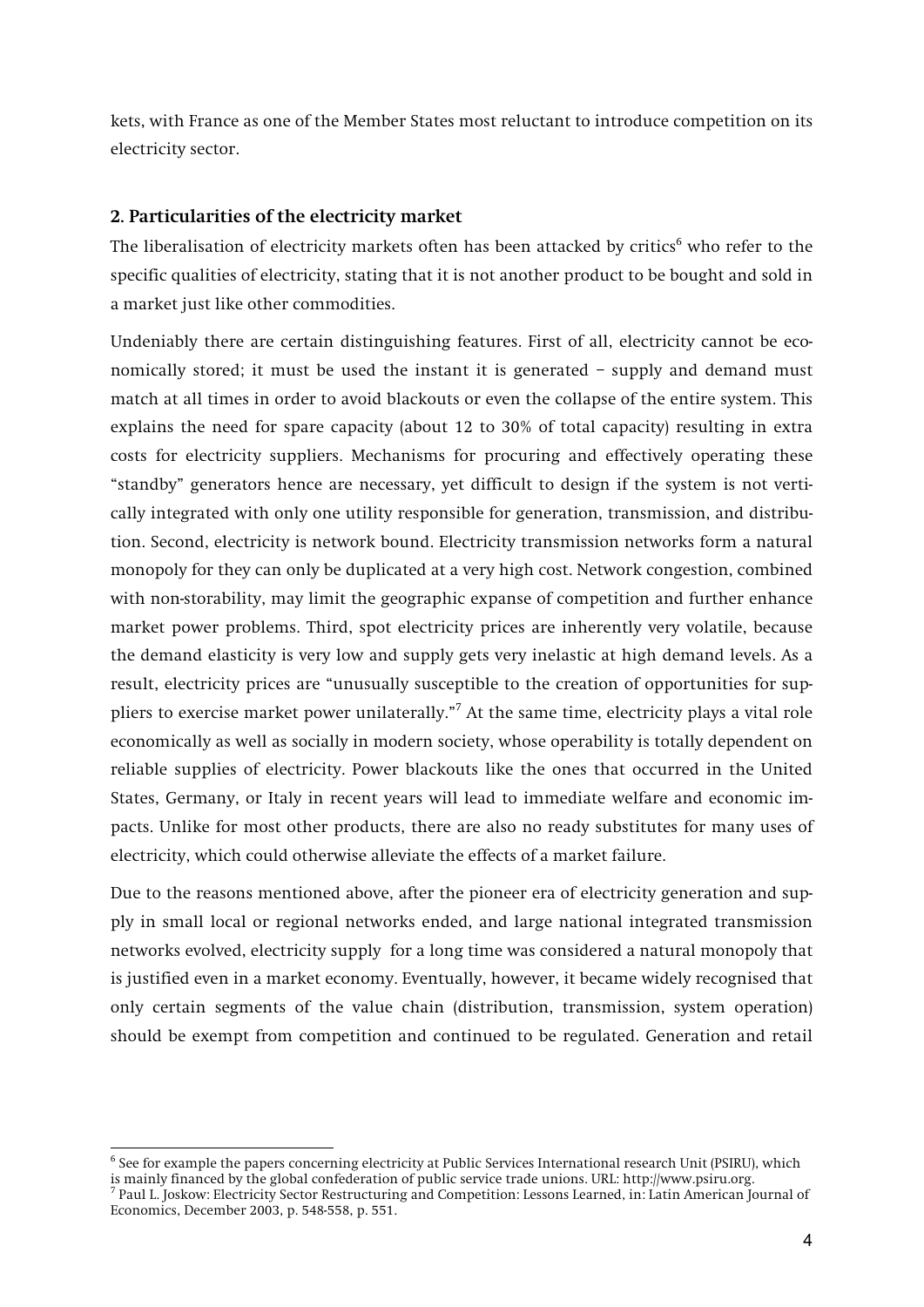**supply on the other hand are viewed as potentially competitive segments, which should be separated either structurally through divestiture or functionally.<sup>8</sup>**

# **3. The Liberalisation of the EU electricity market**

**Until the 1990s in most of the European Union Member States there existed the prevalent view that competition was not suitable for the electricity sector because of its macroeconomic importance, the technical complexity, and its capital intensive facilities. However, the realisation of the European Common Market around 1990 made differences between electric energy prices in the Member States an increasingly important factor for the competitiveness of their national companies. In fear of the relocation of production to low-price-countries most of the Member States shared an interest in the reform of the electricity regime. Yet, the heterogeneity of national electricity regimes made it extremely difficult for the European Commission, who was in favour of market liberalisation, to submit policy proposals that could reach a general consensus. In addition to that, especially France for a long time had been impeding an agreement – supported by the European Parliament, which opposed the initiative, because in the opinion of a majority of its members it focussed too much on economic aspects rather than recognizing the public service qualities of electricity companies. These utilities lobbied for preservation of the status quo. With discounts in electricity prices they managed to prevent large industrial customers willing to switch their supplier from filing complaints at the European Commission, who thus lacked lobby support like the one it had in the case of telecommunications. During the long lasting negotiations the preconditions for liberalisation of the electricity markets nevertheless improved. On the one hand, there were new encouraging experiences from the United Kingdom (see chapter 4.3), Norway, the United States, and New Zealand. On the other hand, many electricity supply companies from Member States had started to enter the reformed electricity markets of Eastern Europe, which made it difficult for them to oppose the liberalisation of their home market for technical reasons.<sup>9</sup>**

**It eventually took more than five years until the Council of Ministers agreed upon a common position concerning a "Directive of the European Parliament and of the Council concerning common rules for the internal market in electricity" (96/92/EC) on 19 December 1996. The first Electricity Directive entered into force on 19 February 1997 and had to be transposed into national legislation within two years. While basically respecting the differ-**

**<sup>8</sup> See Joskow: Electricity Sector Restructuring and Competition, p. 549, Gert Bruche: Elektrizitätsversorgung und Staatsfunktion. Das Regulierungssystem der öffentlichen Elektrizitätsversorgung in der Bundesrepublik Deutschland, Frankfurt/New York 1977, p. 100-101, and a critical standpoint Steve Thomas: Electricity liberalisation: The beginning of the end, PSIRU report, London, September 2004, p. 8-9, URL: http://www.psiru.org/reports/2004-09-E-WEC.doc.**

**<sup>9</sup> See Susanne K. Schmidt: Liberalisierung in Europa. Die Rolle der Europäischen Kommission, Frankfurt/New York 1998, p. 251-252, 266-272 and Ullrich Heilemann, Bernd Hillebrand: Liberalisierung der Strom- und Gasmärkte – Eine erste Bilanz, in: Hartmut Berg (Hrsg.): Deregulierung und Privatisierung: Gewolltes – Erreichtes – Versäumtes, Berlin 2002, p. 29-57, p. 31-32.**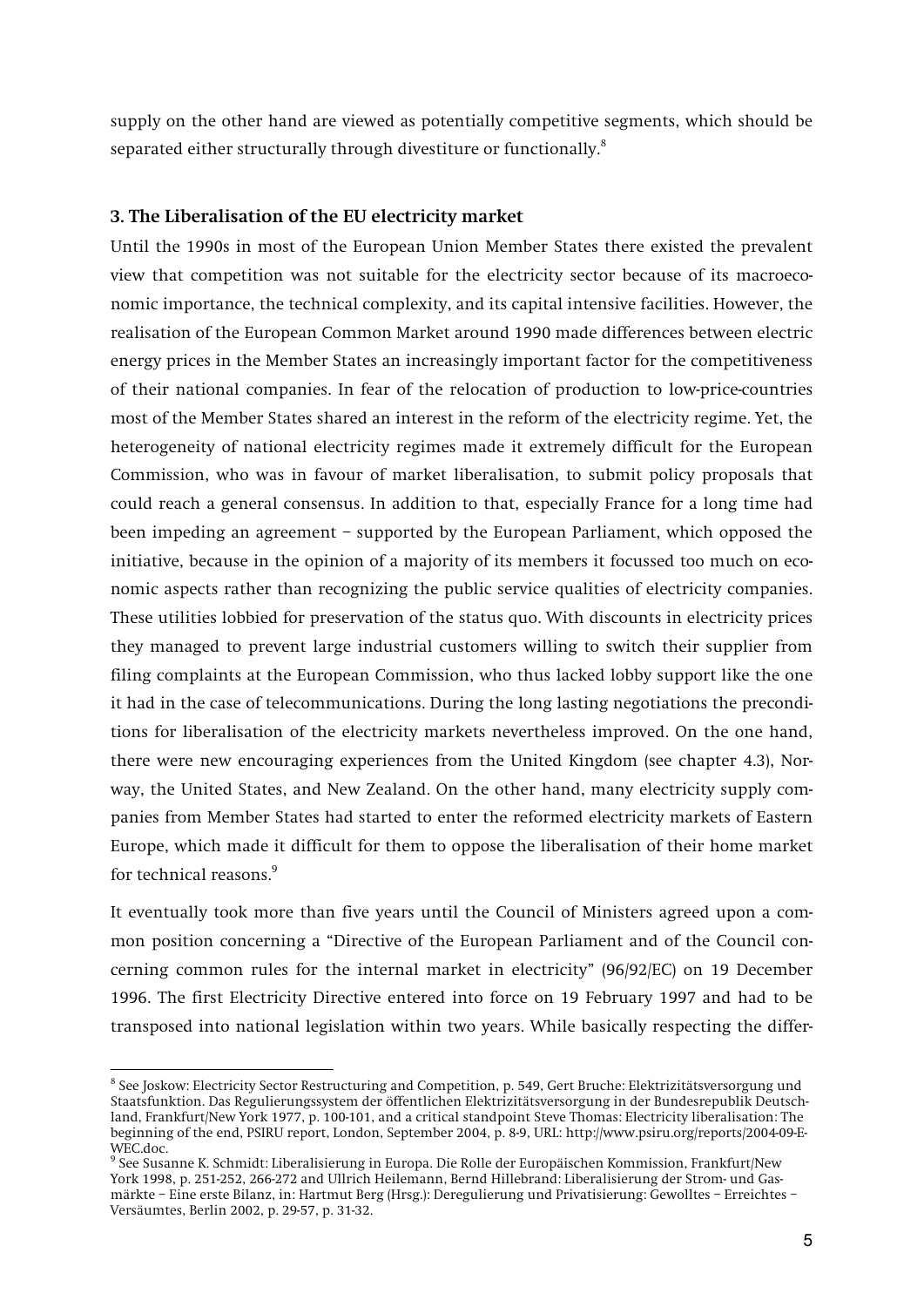**ent electricity regimes of the Member States, it contained reform provision in four main areas: construction of new generation capacity, unbundling, access to the network, and retail competition.** 

**Concerning the construction of new electrical power plants the Member States were given the two options to choose between authorization and tendering, which both must be conducted in accordance with objective, transparent, and non-discriminatory criteria (***Articles 4- 6***). More important regarding the creation of a market for electricity had been the other three points: The Member States were required to determine Transmission System Operators (TSO), responsible for "operating, ensuring the maintenance of, and, if necessary, developing the transmission system in a given area and its interconnectors with other systems, in order to guarantee security of supply", as well as one or more Distribution System Operators (DSO), obligated to supply customers located in a given area (***Articles 7-12***). If these duties were carried out by vertically integrated companies, separate accounts had to be kept for their generation, transmission, and distribution activities in order to avoid "discrimination, crosssubsidization, and distortion of competition", a concept referred to as** *unbundling* **(***Articles 13- 15***). The TSOs and DSOs were required to grant non-discriminatory access to the electricity network. Member States could choose between negotiated (between generators, retail suppliers and system operator), regulated third party access (at published tariffs), or the "single buyer" option. Under the "single buyer" procedure, which was incorporated in the directive to accommodate France, a legal person could be designated to purchase the electricity within the territory covered by the TSO (***Articles 14-18***). As soon as the directive became operative the electricity markets were opened to competition for (large industrial) consumers using more than 40 GWh per annum, which equalled a share of about 22% of the national electricity markets. In 2000 this threshold was lowered to 20 GWh (about 28%) and in 2003 to 9 GWh annual electricity consumption (about 33%). These thresholds defined minimum rules, which could be exceeded by the Member States. A further liberalisation of the market for electricity could be considered by European Parliament and Council to take effect in 2006 (***Articles 19 and 26***).<sup>10</sup>**

**While the directive had been criticised by some for not going far enough, most Member States went much beyond its minimum requirements and chose the more liberal options when transposing the directive into national legislation. In 2000, two thirds of the consumer market for electricity had been opened to competition. 12 out of 15 Member States opted for legal or even ownership unbundling of transmission network operation from generation and distribution activities of the integrated company (rather than just management unbundling as demanded by the directive). Germany had been the only country that chose a negotiated network access, while the other Member States installed a system of third party access** 

**<sup>10</sup> See Steve Thomas: Electricity industry reforms in smaller EU countries: Experience from the Nordic region, PSIRU report, London, October 2004, p. 3-4, Internet: http://www.psiru.org/reports/2004-10-E-Nordic-elec.doc, and Hans-Wilhelm Schiffer: Energiemarkt Deutschland, Köln 2005, p. 190-191.**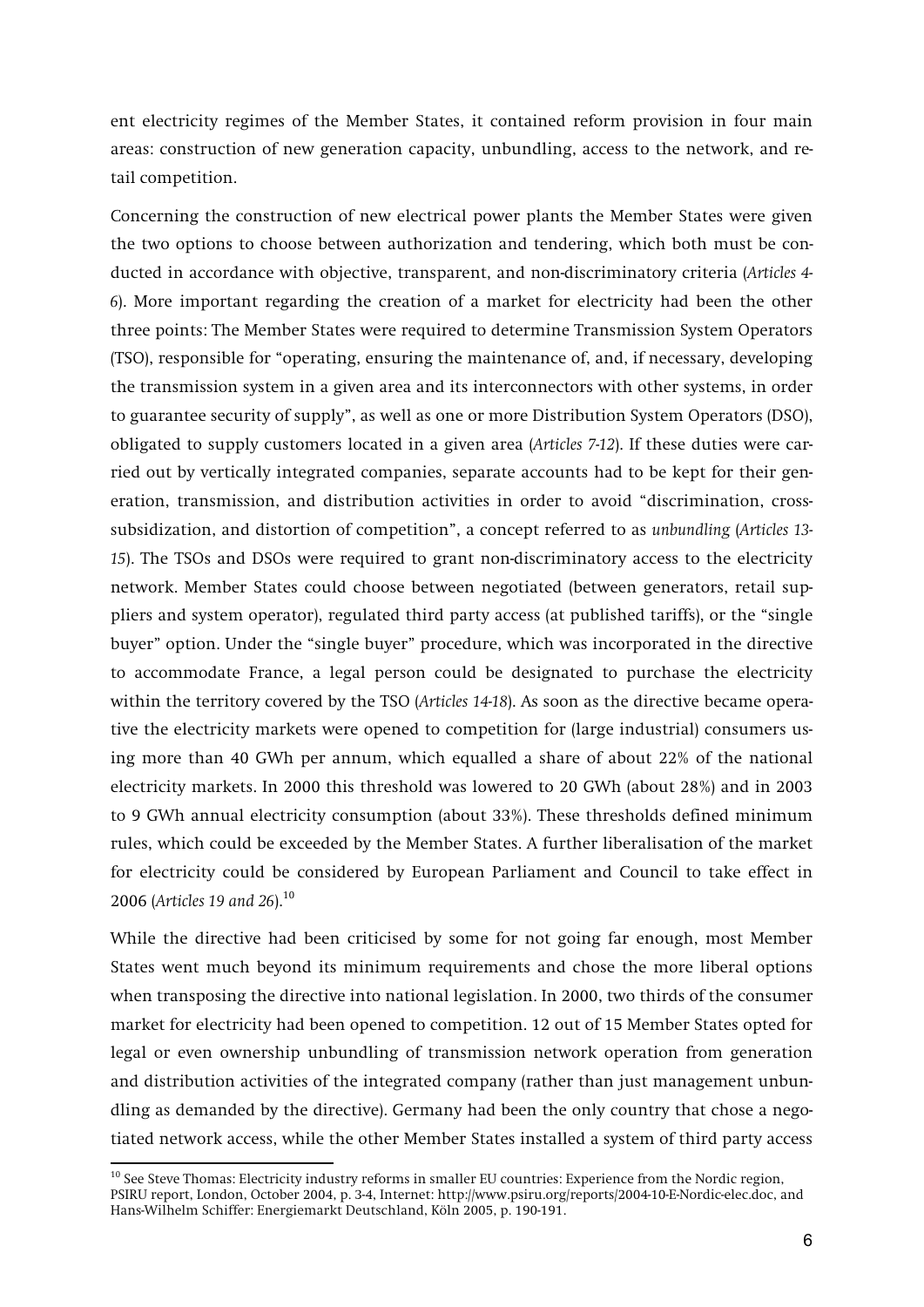**with a regulating authority. On top of this, electricity prices in the European Union fell on average 6% between 1996 and 1999.11**

**This provided the Commission with the necessary tailwind to present new proposals to push the electricity market liberalisation forward and close the "loopholes" of the first Electricity Directive, thereby particularly focussing on unbundling and network access. The new, so called "Acceleration Directive" (2003/54/EC) was agreed upon in June 2003 and had to be implemented by July 2004.12**

**Regarding the construction of new generating plants the authorisation procedure became the norm while tendering could only be used if the former fails to ensure the security of supply (***Articles 6-7***). Transmission and Distribution System Operators had to be legally unbundled when they were part of a vertically integrated undertaking. The European Commission hoped that this would facilitate a non-discriminatory access to electricity networks, which was considered to be of "paramount importance" for a functioning market. While this went beyond the provisions of the first directive, it did not entail an obligation to separate the ownership of the networks from the rest of the enterprise. With regard to distribution networks this rule did not apply to integrated electricity undertakings serving less than 100.000 connected customers (***Articles 8-17***). Member States had to create regulatory authorities that are fully independent from the interests of the electricity industry and that are responsible for establishing the terms and conditions for the connection and access to national networks. The negotiated network access and the "single buyer" procedure were no longer options (***Article 23***). All non-household customers became eligible to choose their retail supplier by July 2004. The market had to be opened for all customers including households by July 2007 (***Article 21***).<sup>13</sup>**

**Besides the fact, that no specific measures had been introduced to break the market dominance of a number of companies participating in several Member States' electricity markets, the directive was criticized – even though unbundling of the network operators had been raised to a new level – for not making ownership unbundling the rule.14**

**As described in the introduction, the European Commission put the issue of ownership unbundling at the centre of the third package of legislative proposals regarding EU electricity policy presented to the public in autumn 2007. According to the Commission, it had been observed that the applicable unbundling requirements do not guarantee independent net-**

**<sup>11</sup> See European Commission: Recent progress with building the internal electricity market. Communication from the Commission to the Council and the European Parliament, COM(2000) 297, Brussels, 16 May 2000, p. 3, 13-14, Internet: http://ec.europa.eu/energy/library/com-2000-297-en.pdf.**

<sup>&</sup>lt;sup>13</sup> See Knud Hädicke: Energiewirtschaft im Umbruch, in: Aktuelle Probleme der Daseinsvorsorge in der Europäi**schen Union. EZFF Occasional Papers No. 33, p. 33-70, p. 40-41.** 

**<sup>14</sup> See Thomas: Electricity industry reforms in smaller EU countries, p. 5.**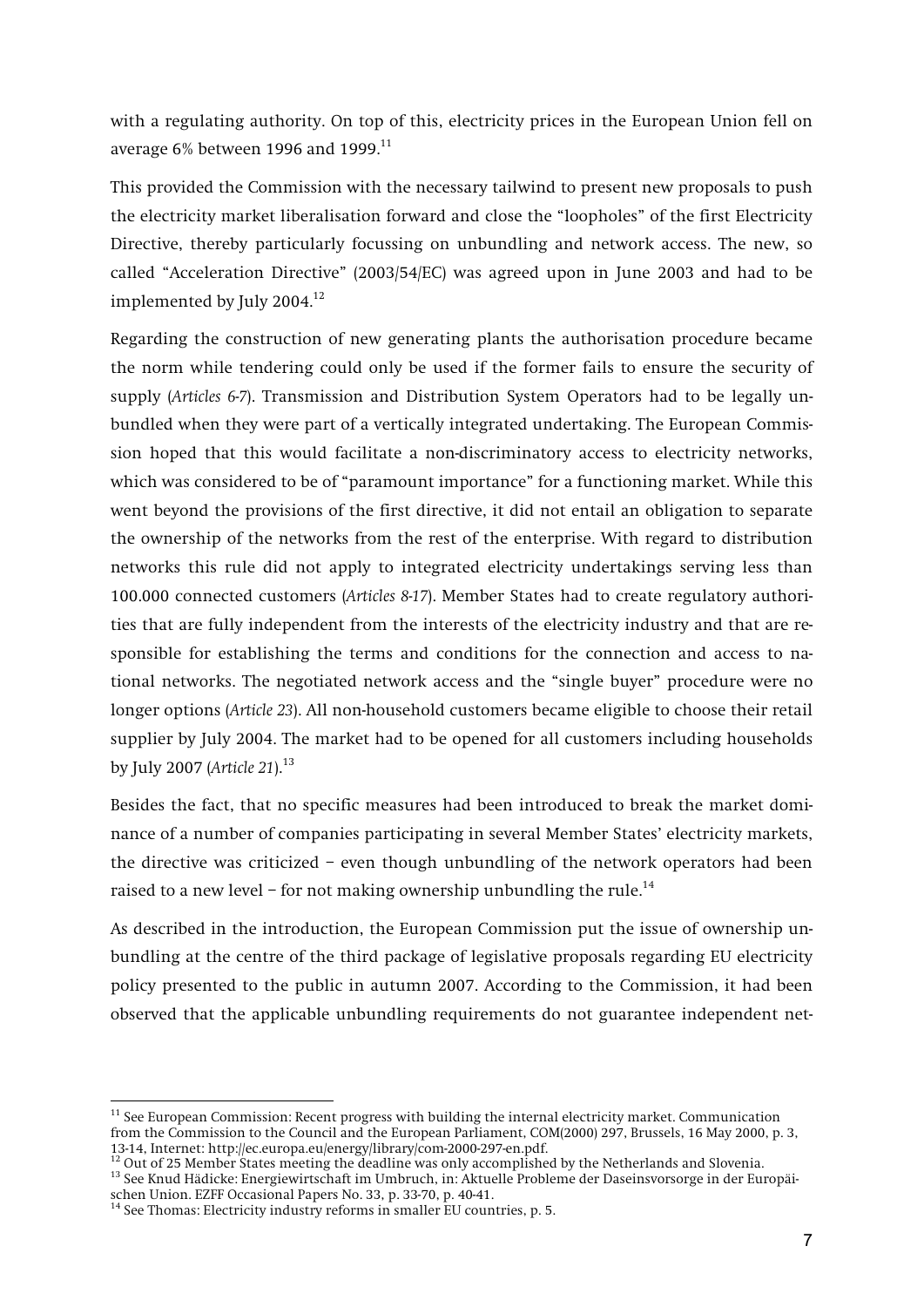**work operation and a proper functioning of the electricity market.15 As a consequence, either ownership unbundling of vertical integrated enterprises, as it is already the case in about half of the Member States, or as a second option the creation of an "independent system operator" was proposed by the Commission.<sup>16</sup>**

# **4. Privatisations in the electricity sector: the cases of the United Kingdom, Sweden, Germany, and France**

# **4.1 United Kingdom**

# **4.1.1 The British electricity sector**

**The privatisation of the British electricity supply industry in 1989/90 dramatically changed this sectors' structure, which had been under complete public ownership since 1947 when the Labour government had nationalised more than 570 public and private bodies involved in the generation and distribution of electricity. The Electricity Act of 1947 as well as two reorganisations in 1955 and 1957 led to the establishment of the Central Electricity Generating Board (CEGB) in England and Wales, which had monopoly rights over power generation and transmission. It supplied the twelve regional electricity companies that were in charge of distribution to end consumers. The overall coordination was the role of the Electricity Council whose members were representatives of the CEGB and the twelve area boards. In Scotland and Northern Ireland the system was supplied by two, respectively one vertically integrated companies.<sup>17</sup>**

**First steps to increase competitive pressures in the electricity supply industry were undertaken by the Thatcher government with the Electricity Act of 1983. This legislation abolished the statutory monopoly of the electricity boards on generation and opened the market to private generators. However, this attempt at liberalisation failed because substantial barriers to competition still existed: The market share of privately generated electricity did not increase in the following years because of excessive costs of third party access to the CEGB's national grid.<sup>18</sup>**

## **4.1.2 The privatisation and restructuring of the British electricity supply industry**

**Prior to 1979 when the conservative Thatcher government took office the United Kingdom possessed one of the largest public enterprise sectors in Europe. In the extensive privatisation programme started by the conservative government (and later continued on a lower** 

**<sup>15</sup> See Philip Lowe et al.: Effective unbundling of energy transmission networks: lessons from the Energy Sector Inquiry, in: Competition Policy Newsletter, 1/2007, p. 23-34, Internet:** 

**http://ec.europa.eu/comm/competition/publications/cpn/cpn2007\_1.pdf.** 

**<sup>16</sup> See European Commission: Energising Europe: A real market with secure supply (IP/07/1361), Brussels, 19 September 2007.** 

**<sup>17</sup> See Harald Eiß: Die Ordnung des Elektrizitätsmarktes in der Europäischen Gemeinschaft, München 1990, p. 326 ff.** 

**<sup>18</sup> See David Elliot , Trevor Houghton, Jane Roberts: Privatising Electricity. The Politics of Power, London, New York 1991, p. 51-53.**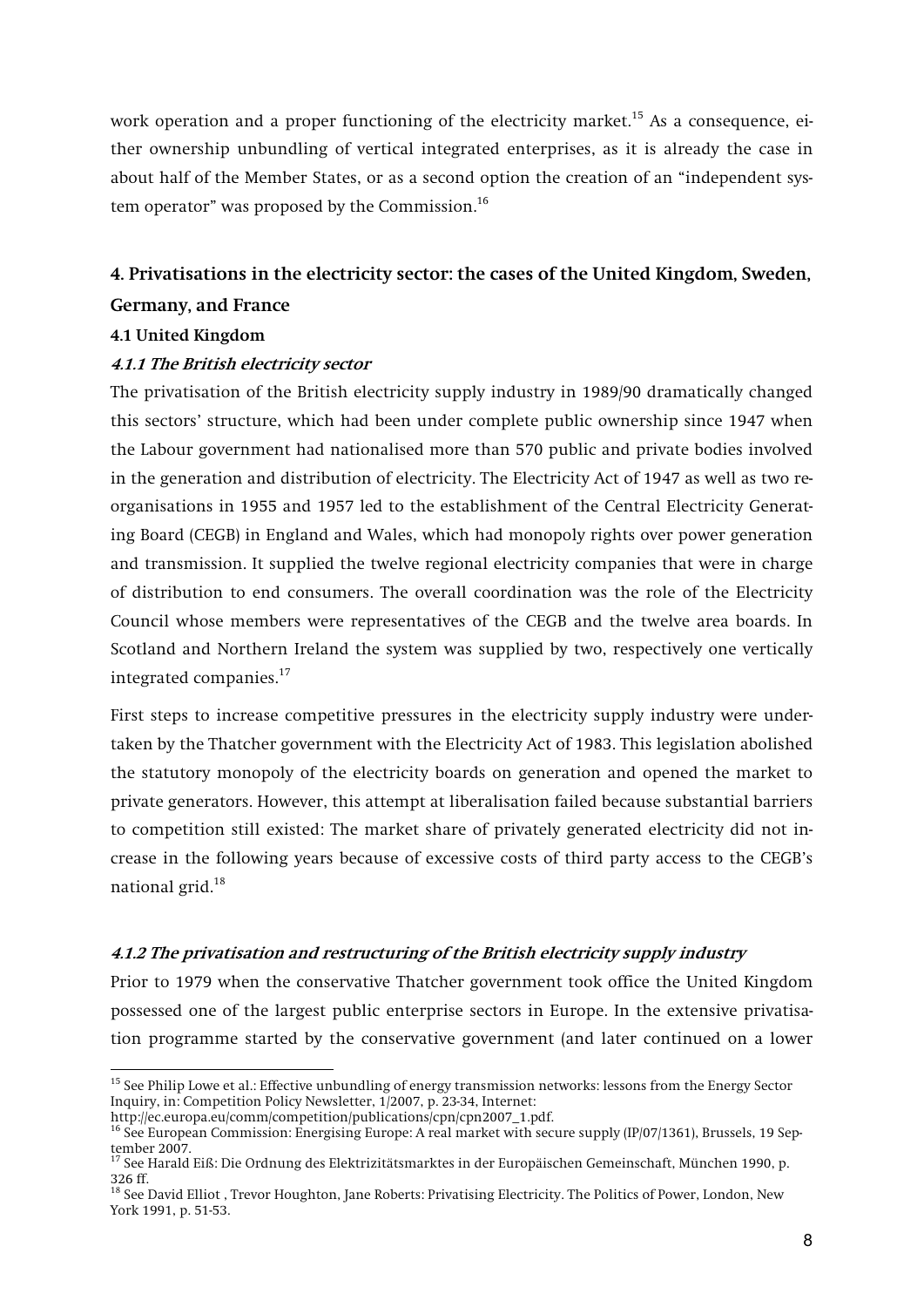**level by the subsequent Labour government) state assets worth 127.67 billion US-Dollars (2006) were sold to the private sector.19 During the first phase of privatisation until 1983 the government focussed on the sale of public enterprises that operated in competitive markets. In the second phase privatisations extended into the public utility sector and also included policy measures that aimed at liberalising monopoly markets.20**

**When in February 1988 the Conservative government published the White Paper** *Privatising Electricity<sup>21</sup>* **the country had already seen the privatisations of two other network industries, telecommunications and gas, which were considered success stories even though they were criticised for sacrificing liberalisation objectives. In the White Paper it was acknowledged that the Reform of 1983 failed to promote competition. The target to end the monopoly in generation and at the same time to increase the influence of consumers and distribution companies was set.22 The following Electricity Bill, which received Royal Assent on 27 July 1989, contained the six principles for restructuring the electricity sector of England and Wales already formulated in the White Paper:** 

**The power stations owned by the CEGB were to be divided between two new companies now known as** *National Power* **and** *Power Gen* **prior to the privatisation of these companies. In March 1991 60% of the shares of these two companies have been sold, followed by a second tranche with the remaining 40% floated by the British government in 1995. The total profit of this divestiture has been 9,873 billion US-Dollars. According to the original plan all of the existing and planned nuclear power stations were to be transferred to** *National Power***. This privatisation scheme was altered, however, due to the poor economics of nuclear power. The nuclear power stations were bundled in a company called** *Nuclear Electric* **that was retained by the State. After taking over the Scottish nuclear power plants in 1995, the company, now named** *British Energy***, was eventually privatized in 1996.** 

**The British generation market has developed into a market with many diverse generating companies. In 2006, eight companies had market shares exceeding 5% and, the largest three companies (***British Energy* **and the German-based companies** *E.ON* **and** *RWE***) held 39 % of the installed capacity.<sup>23</sup>**

**The twelve area boards were privatised and became licensed Regional Electricity Companies (RECs). In an attempt to foster "popular capitalism" through a wide spread of shares the 12 companies were sold to private investors in December 1990 (raising 1,84 billion US-Dollars). In 1995, a successful take-over of a REC by foreign company took place for the first time – until the end of 2001, more than two dozen successful take-overs and acquisitions occurred** 

<sup>&</sup>lt;sup>19</sup> See URL: http://www.privatizationbarometer.com.<br><sup>20</sup> See Paul Cook: Privatisation in the UK. Policy and Performance, in: Parker (ed.): Privatisation in the European **Union, p. 218-241, p. 218-219.** 

<sup>&</sup>lt;sup>21</sup> See Department of Energy: Privatising Electricity. Cm 322, London 1988.<br><sup>22</sup> Ibid., point 6 and 7.<br><sup>23</sup> See Ofgem's 2006 Submission to the European Commission (DGTREN) Report, London, 20 April 2006, p. 27-28.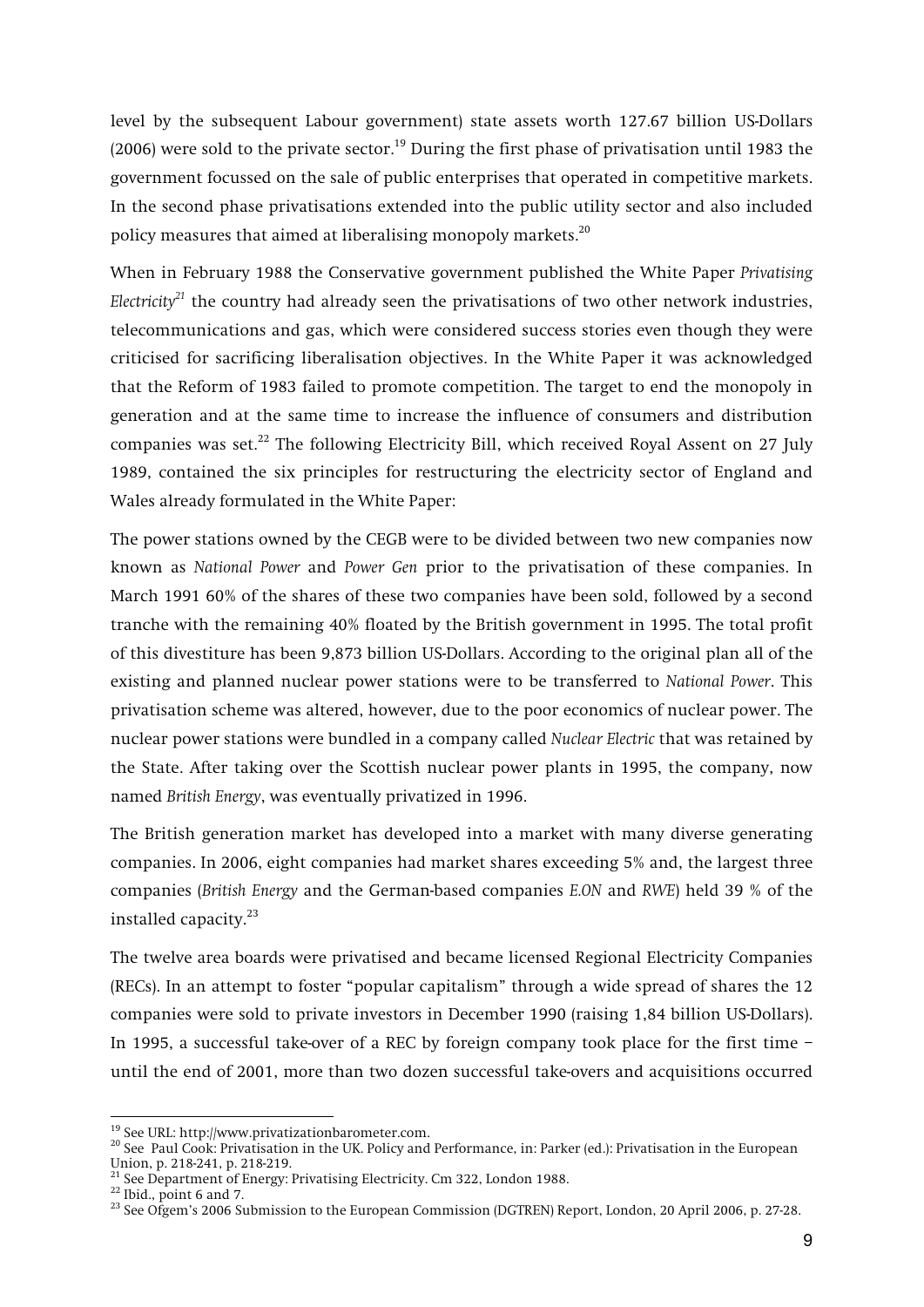**in the UK.24 In 2007, seven distribution companies are operating the 14 distribution areas of England, Wales, and Scotland.** 

**The transmission grid was transferred from the CEGB to the new company** *National Grid Company plc***, which now function as transmission system operator. It has been owned by the 12 privatized RECs who eventually floated the company on the stock exchange in 1995.** 

**The statutory obligation to supply electricity was transferred from the CEGB to the RECs. The distribution companies were at first subjected to only some competitive pressure: Large industrial consumers received the choice of directly buying from a generator. In May 1999 the market for electricity was opened completely and household customers were free to choose their suppliers, too.** 

**The security of supply was to be guaranteed by the creation of a protected market for nuclear power and renewables in order to reduce the dependency on fossil fuels. The RECs were legally obliged to contract for a specific amount of capacity from non-fossil fuels each year 25.**

**The remaining monopolies in distribution and transmission (and to a smaller degree also the liberalised generation market) were to be monitored by the newly established Office of the Director General of Electricity. In 1999, it merged with the regulatory authority of the British gas sector to form** *Ofgem***, the Office of Gas and Electricity Markets.<sup>26</sup>**

**The structure of the integrated Scottish electricity supply industry remained the same after liberalisation. This move was justified by the smaller size of the Scottish industry, which made fragmentation difficult if viable companies were to result. The assets of the two Scottish electricity boards were vested in three new companies:** *Scottish Hydro-Electric***,** *Scottish Power* **(both were privatised in June 1991), and** *Scottish Nuclear***, which remained a state-owned company before becoming a wholly owned subsidiary of** *British Energy* **(see above).27 In 2005, the Scottish electricity market was unified with the one of England and Wales. Additionally, the**  *National Grid* **became the "independent system operator" of the Scottish transmission network, operating it on behalf of the two vertically integrated electricity companies.<sup>28</sup>**

**<sup>24</sup> See International Energy Agency: Energy Policies of IEA countries. The United Kingdom 2002 review, Paris 2002, p. 112** 

**<sup>25</sup> See Paolo Agnolucci: Opportunism and competition in the non-fossil fuel obligation, Tyndall Centre Working Paper No. 78, July 2005, p. 4, URL: http://www.tyndall.ac.uk/publications/working\_papers/wp78.pdf.**

<sup>&</sup>lt;sup>26</sup> See Elliot , Houghton, Roberts: Privatising Electricity, p. 57-77, Paul Cook: Privatisation in the UK, p. 230-236, **and International Energy Agency: The United Kingdom 2002 review, p. 109-113.** 

**<sup>27</sup> See Michael Pollitt: The Restructuring and Privatisation of the Electricity Supply Industry in Scotland, Cambridge, January 1999, p. 5, URL: http://www.econ.cam.ac.uk/eprg/people/pollitt/esiscotland.pdf.** 

**<sup>28</sup> See Ofgem's 2006 Submission to the European Commission (DGTREN) Report, p. 6.**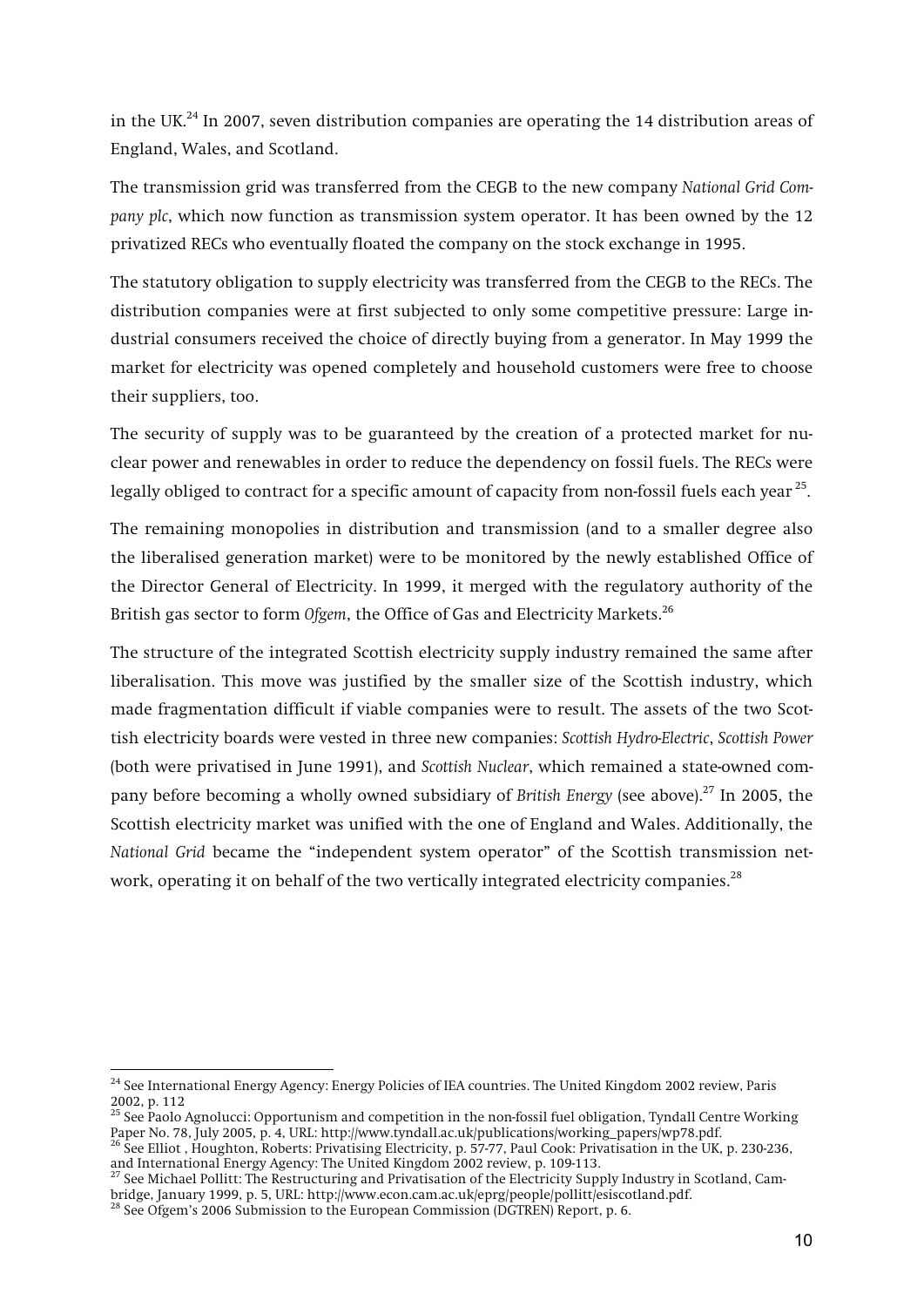#### **4.2 Sweden**

#### **4.2.1 The Swedish electricity sector**

**The electricity supply industry in Sweden shows similarities to the German electricity sector for it is made up from public, mixed-economy as well as private companies and had at no time been neither completely nationalised nor centralised. Unlike Germany with its oligopoly of vertically integrated companies, the Swedish electricity sector, however, has been dominated by only one enterprise, the state owned company** *Vattenfall AB***. Founded in 1909 as Kungliga Vattenfallstyrelsen (the Royal Waterfall Board)** *Vattenfall***, making use of the hydro power in northern Sweden, soon was – and still is today – responsible for the generation of nearly half the country's electricity.<sup>29</sup>**

**The electricity transmission and distribution network in Sweden is divided into three levels: The national high-voltage transmission grid was designed to fascilitate the flow of power from the hydroelectric generating centres in the north to the main consumption centres in southern Sweden. A parliamentary decision in 1946 gave** *Vattenfall* **a monopoly in operating and constructing the national grid that lasted until 1992 when it was transfered to the state authority Svenska Kraftnät (see next chapter). The regional transmission networks transport electricity from the national grid to the more than local distribution networks and in some cases directly to larger electricity consumers. They are owned by the large generators like**  *Vattenfall***. The local distribution networks are owned by private, state and municipial companies or co-operative associations.<sup>30</sup>**

**Until 1970, Sweden's electricity production system was based on hydro-power and thermal power. This changed in the following years when, as a response to the increasing demand in electricity, Sweden chose to start an enormous expansion of its nuclear power facilities. A further development of hydro power was not allowed for environmental reasons and oil fired units would have intensified the dependance on oil imports. In 2005, nuclear power supplies 45% of the country's electricity, hydro power supplies about 47% and the remaining 8% was made up of fossil-fuelled and biofuel-based production as well as wind power.<sup>31</sup>**

**Due to a high proportion of electricity intensive industries, a cold climate, a high proportion of electric heating and historically low electricity prices per-capita, electricity use in Sweden is the highest in the EU. The average use in the EU-15 is about 55% less than that in Sweden.<sup>32</sup>**

**<sup>29</sup> Today (2005), Vattenfall AB produces 46 % of the country's electricity. See Swedish Energy Agency: The Swedish Energy Markets Inspectorate's Annual Report to the European Commission 2006, p. 23, URL: http://www.ceereu.org/portal/page/portal/ERGEG\_HOME/ERGEG\_DOCS/NATIONAL\_REPORTS/2006/E06\_NR\_Sweden-EN.doc.** 

**<sup>30</sup> See Walter Bittner: Die Elektrizitätswirtschaft Schwedens. Dissertation, München 1965, p. 179 ff. 31 See International Atomic Energy Agency: Sweden. Country Nuclear Power Profile, 2003, p. 809-810, URL:** 

**http://www-pub.iaea.org/MTCD/publications/PDF/cnpp2003/CNPP\_Webpage/PDF/2003/index.htm and Swedish Energy Agency: Energy in Sweden 2006, p. 37, URL: www.swedishenergyagency.se.** 

**<sup>32</sup> See Swedish Energy Agency: Energy in Sweden 2006, p. 36.**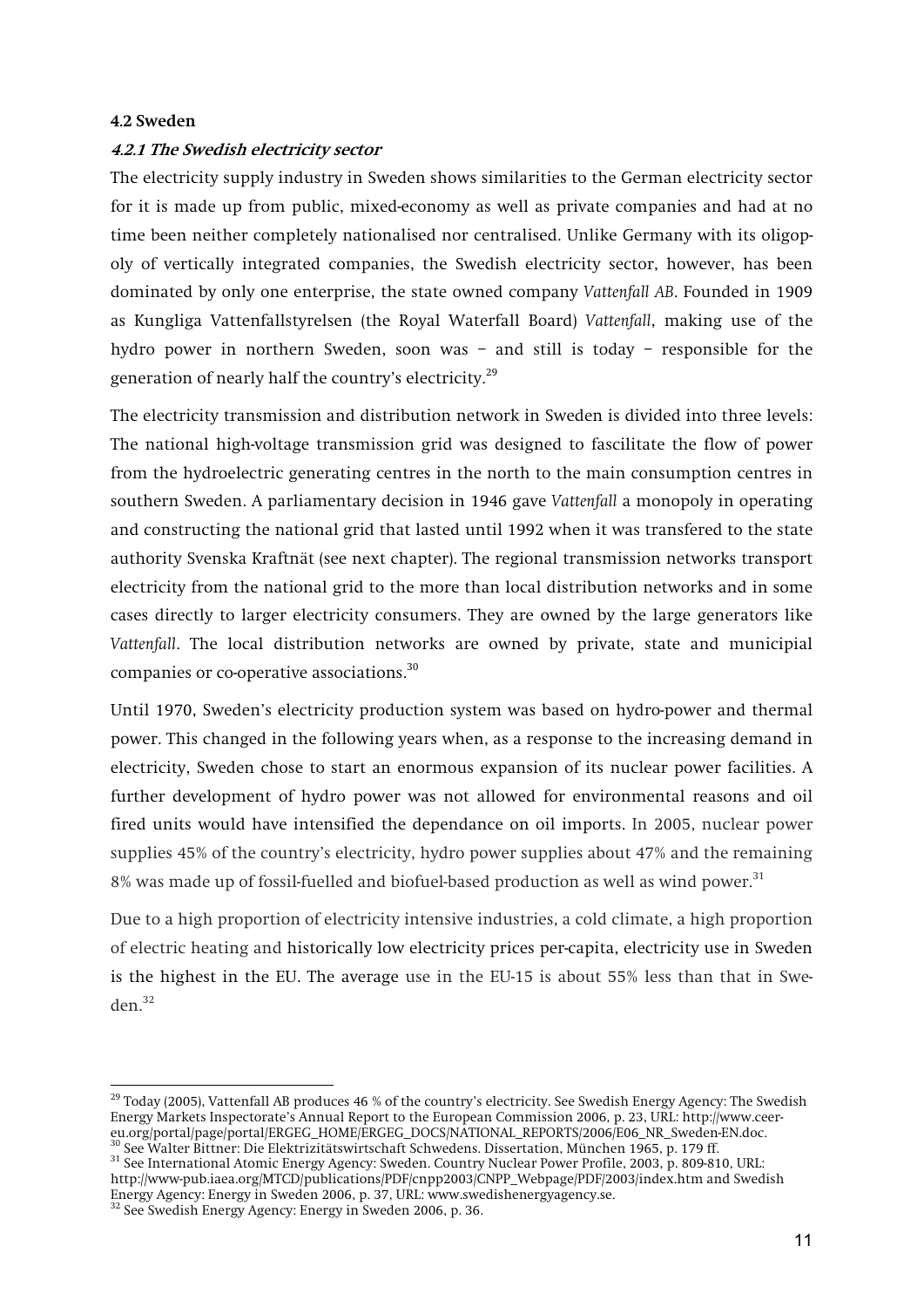#### **4.2.2 The liberalisation of the Swedish electricity market**

**The market for electricity in Sweden has been liberalised since 1 January 1996 when production and trading became subject to competition. The network operation, however, remained regulated and supervised by state authorities, because the transmission lines are considered natural monopolies. Moves towards a more competitive electricity market were started as soon as 1991/92 by the newly elected centre-right government in view of the economic recession, the amount of energy intensive industries and the high per capita electricity consumption as an important element of the government's strategy to reposition Sweden as a highgrowth, high-enterprise nation.33 Following an earlier legal unbundling of transmission and generating activities, in January 1992 the transmission activities of the national grid were removed from** *Vattenfall* **altogether. The newly founded state agency** *Svenska Kraftnät* **became responsible for managing and operating Sweden's national grid and oversea links and acted as system operator. At the same time** *Vattenfall* **underwent a legal privatisation being transformed into a limited liability company, albeit still completely owned by the Swedish state. After a number of inquiries in the 1992-95 period, primarily focussing on new electricity legislation and the introduction of a marketplace for electricity and also the election of a new government headed by the Social Democratic Party in 1994, the new electricity legislation was eventually adopted by parliament in autumn 1995 and became operative on 1 January 1996. Subsequently, the legislation was revised and a new coherent Electricity Act came into effect on 1 January 1998 replacing the old act from 1901. Transposing the first EU electricity directive in the following year required only minor amendments to legislation.<sup>34</sup>**

**As mentioned above the key principle of the reform is "the establishment of the electricity market by the legal separation of electricity generation and network operations. Basically, network operations remain regulated, whereas generation and sale of electricity now take place on competitive terms."35 Besides the legal unbundling of network activities (on regional and distribution level), the Electricity Act also introduced the statutory duty to make the transmission grid accessible to all actors. The regulation of network operations with regard to awarding grid concession and monitoring transmission terms and tariffs is performed by the Swedish Energy Agency36.**

**To make the electricity market work like any other commodity market by effectively facilitating consumer choice, in 1999, the statutory period of notice before switching the electricity supplier was reduced to one month. Furthermore, the requirement of the installation of a costly meter before switching the supplier, which had kept small consumers from chang-**

 $^{33}$  See International Energy Agency: Energy Policies of IEA Countries. Sweden 1996 Review, Paris 1996, p. 38.<br> $^{34}$  See Mats Höjeberg: Energy Services in Sweden, in: John H Chesshire (ed.): From Electricity Supply to **Services; Prospects for Active Energy Services in the EU. Report Prepared for the European Commission, Brussels,** 

**June 2000, chapter 7, p. 4.** 

**<sup>35</sup> International Energy Agency: Energy Policies of IEA Countries. Sweden 1996 Review, Paris 1996, p. 39. 36 Since 2005 the autonomous Energy Markets Inspectorate within the Swedish Energy Agency took over this duty.**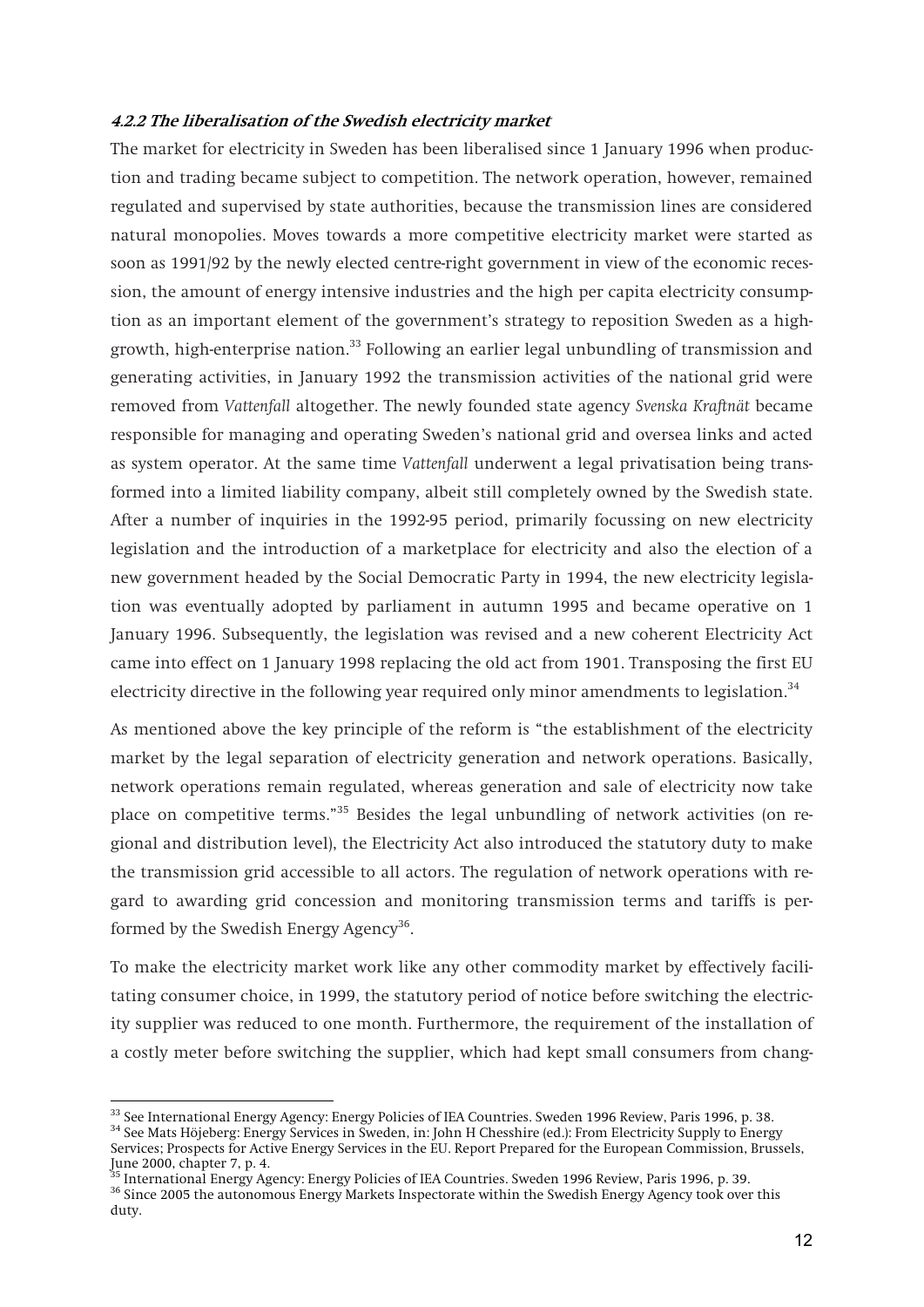**ing, was abolished for the majority of consumers. Since then, the number of households that have been active in the market by negotiating new contracts with their suppliers or switching suppliers rose from 25% to 54% in 2005.37**

**An open Nordic electricity market on the wholesale level gradually replaced the longstanding cooperation between the large generators in the Scandinavian countries. The power exchange** *Nord Pool* **started on 1 January 1996,38 and is jointly owned by** *Svenska Kraftnät* **and the Norwegian national grid company** *Statnett***. It became the first international commodity exchange for trading electric power. The integrated market area was later joined by Finland (1998) and Eastern Denmark (2000).** *Nord Pool Spot***, a subsidiary that organises the physical trade in electricity, is owned in equal shares by** *Nord Pool* **as well as the four national TSOs. In 2005, about 45% of the electricity used in the four member countries was traded here while the remaining physical electricity was traded internally within electrical utilities or via bilateral agreements outside** *Nord Pool***. 39**

**The liberalised electricity market of Sweden has not seen significant privatisations, but rather changes in ownership and increases in market concentration. It has been noted above that** *Vattenfall* **was legally privatised, but remained completely state owned. In March 2007 the newly elected centre-right government announced a policy change concerning state ownership in companies and declared that the sales process should start by reducing ownership in six companies, which operate in business sectors such as banking and finance, telecommunications, and alcohol wholesale. In the bill presented to parliament it is stated, however, that it is "not currently intended" to sell** *Vattenfall***. 40**

**Besides** *Vattenfall***, Swedish electricity production today is dominated by two other companies: the Swedish branch of the German company** *E.On* **and the mixed-economy enterprise**  *Fortum* **in which the Finnish state holds about 50% of shares. Together these three companies in 2005 accounted for 88% of the country's total electricity production. This concentration of market power is not considered to be a problem since on the whole Nordic market these three producers account for only 40% of total electricity production.41**

**Analysing the outcomes of electricity market reform in Sweden, several reports have referred to the sharp decline in the number of suppliers on the electricity distribution market due to takeovers and mergers. In 1996 there were more than 220 suppliers; by 2005 this** 

**http://ec.europa.eu/energy/electricity/publications/doc/ecotecfinalreport.pdf, Swedish Energy Agency: The Swedish Energy Market 2005. Theme: The Storm Gudrun, p. 27, URL: www.swedishenergyagency.se.** 

**<sup>37</sup> See Ecotec Research and Consulting Ltd.: The Effects of the Liberalisation of the Electricity and Gas Sectors on Employment. A final report to the European Commission, Birmingham 2001, p. 73, URL:** 

<sup>&</sup>lt;sup>39</sup> See Svenska Kraftnät: The Swedish Electricity Market and the Role of Svenska Kraftnät, Vällingby 2007, p. 5-6, **Internet: http://www.svk.se/upload/4184/Engwebb.pdf and Swedish Energy Agency: Energy in Sweden 2006, p. 39. 40 Government Bill 2006/07:57, Sale of certain state-owned companies, Stockholm, 1 March 2007, p. 8, URL:** 

**http://www.sweden.gov.se/content/1/c6/07/79/45/6e370f03.pdf. 41 See Swedish Energy Agency: The Swedish Energy Markets Inspectorate's Annual Report to the European Commission 2006, p. 23 and Swedish Energy Agency: The Energy Market Inspectorate Annual Report 2005, Eskilstuna 2006, p. 28-29, URL: www.energimarknadsinspektionen.se.**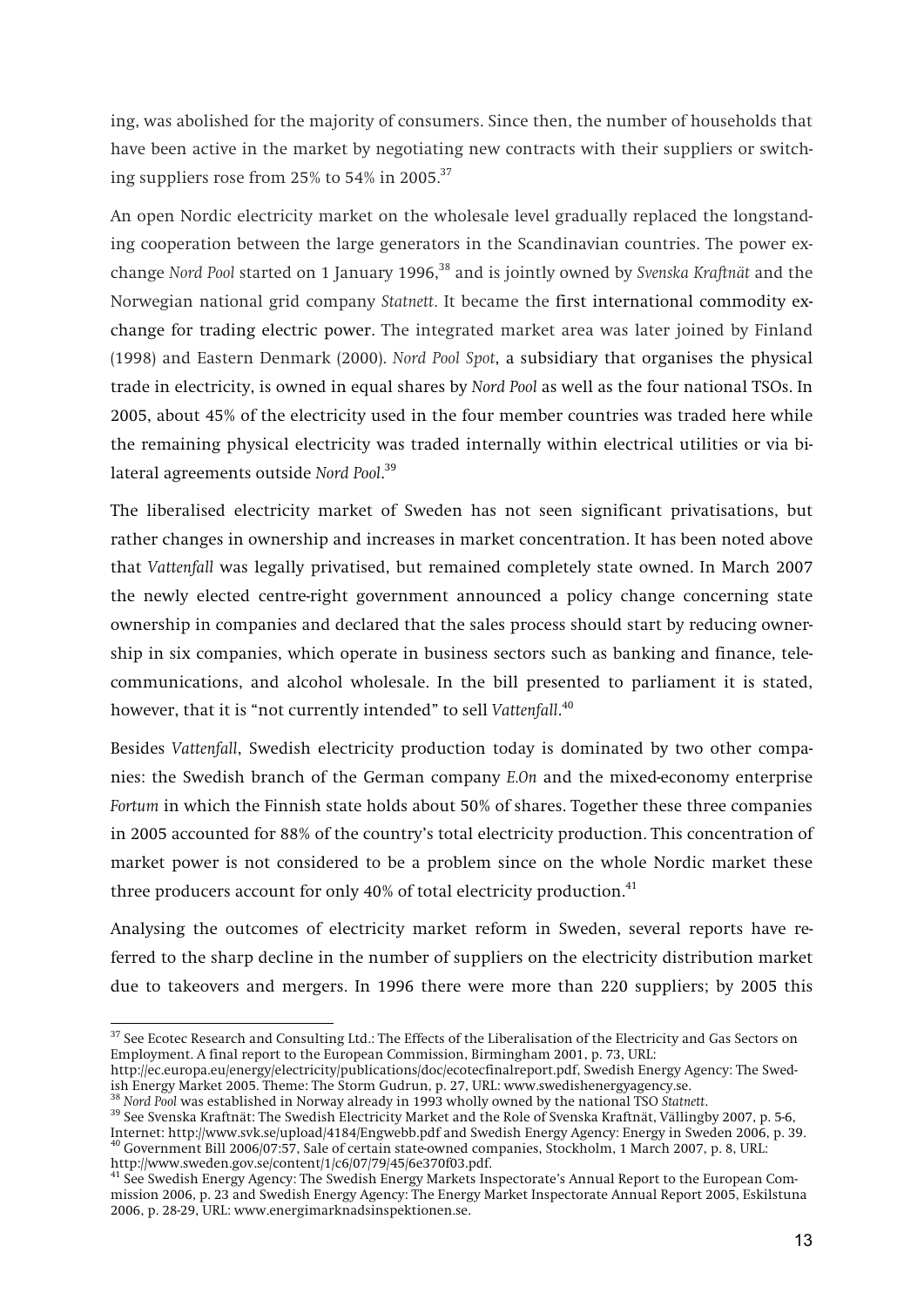**number had fallen to about 130.<sup>42</sup> This trend, however, had begun a long time before the electricity market was liberalised: while there had been 1.569 supply companies in 1957, this number declined to 525 in 1976 and 273 in 1994.<sup>43</sup> In the run up to and during the first years of reform especially the large producers tried to strengthen their position in the enduser market by taking over suppliers from municipalities or co-operatives "who did not feel that conducting business on a electricity market exposed to competition constituted a part of the primary duties of the municipality", or used the opportunity to improve the municipal finances, and rather concentrated on running the electricity network.<sup>44</sup> In 1996, the three largest suppliers –** *Vattenfall, Fortum* **and** *E.ON* **– had a market share in the retail sector of about 30%. In 2005, they had increased their market share in this sector to approximately 50% of sales to end-use costumers.<sup>45</sup>**

#### **4.3 Germany**

#### **4.3.1 The German electricity sector**

**The German electricity market is dominated by an oligopoly of today four (formerly eight) vertical integrated electricity supply companies, which together control 90% of the generating capacity, most of the high voltage transmission network and about half the retail market.46 It is complemented by around 700 other companies on regional and local level. This structure developed at the beginning of the 20th century. The German electricity sector has been characterized by a regulation under private law, the strong position of the** *Länder* **and local authorities, and the coexistence of private, mixed-economy, and public companies.** 

**The laying of the transmission grid by an electricity company on public grounds in Germany never had been an act of state, but rather has to be signed through a licence agreement under private law with the corresponding public body. This gave the local authorities a strong position, especially in the retail market and the** *Länder* **through their property influence over long distance transmission. The licence agreements usually granted the contracting companies exclusive wayleave, which meant a de facto monopoly within the corresponding supply areas. They were complemented by demarcation treaties between the electricity companies themselves. German energy legislation, which remained basically unmodified from 1935 until the liberalisation of the sector in 1998, as well as the Anti Trust law of 1953 exempted this part of economy from competition because of its specific features (the existence of a** 

**<sup>42</sup> See Swedish Energy Agency: The Swedish Energy Markets Inspectorate's Annual Report to the European Commission 2006, p. 27; Swedish Energy Agency: The Energy Market Inspectorate Annual Report 2005, p. 33; International Energy Agency: Energy Policies of IEA Countries. Sweden 2004 Review, Paris 2004, p. 103-104.** 

<sup>&</sup>lt;sup>44</sup> Ibid., p. 7.<br><sup>45</sup> See Swedish Energy Agency: The Energy Market Inspectorate Annual Report 2005, p. 34.<br><sup>46</sup> See European Commission: Germany – Internal Market Fact Sheet, Brussels, January 2007

**<sup>(</sup>http://ec.europa.eu/energy/energy\_policy/doc/factsheets/market/market\_de\_en.pdf).**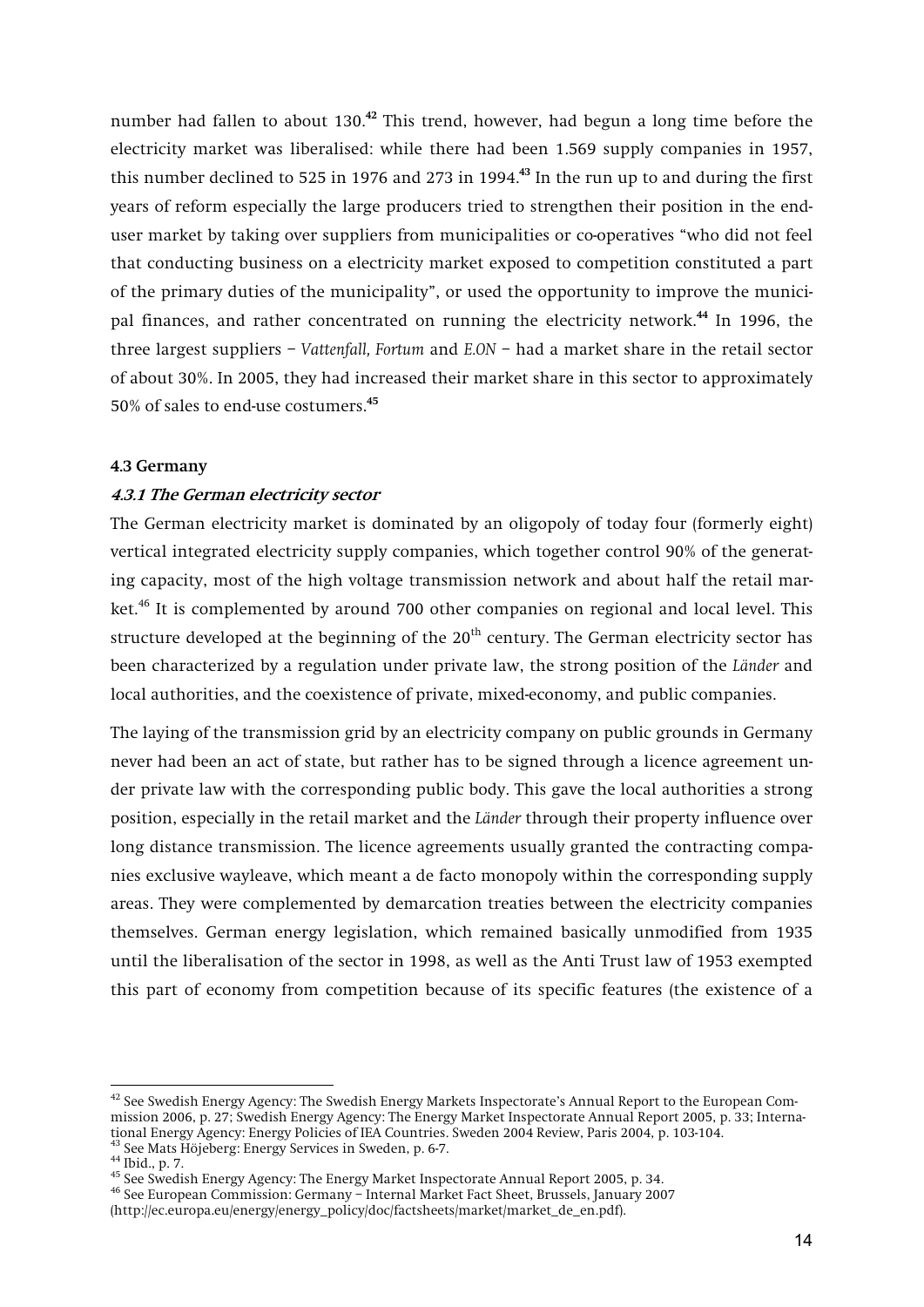**"natural monopoly" of the transmission grid amongst others), but gave the federal state far reaching supervision rights.<sup>47</sup>**

**The important role of the** *Länder* **in the public electricity supply is further explained by another distinctiveness of German federalism. Unlike in many other states natural resources and water rights remained for a long time at the disposal of the single states and were used as primary energy sources to build up electricity companies of the** *Länder***. 48**

**The revision of the National Energy Act (***Energiewirtschaftsgesetz***) in 1998, which transposed the first EU Electricity Directive into national law, resulted in the – at least formal – complete liberalisation of the electricity market for industry and households in Germany until 1999. Territorial monopolies over electricity generation and supply were abolished. Germany had been the only Member State that at first opted for a "Negotiated third party access", which took place in the form of an agreement between energy producers and industrial consumers. When these agreements failed to guarantee a non-discriminatory access to the transmission networks, Germany abandoned its resistance to the "Acceleration Directive" of 2003 and established a regulated access including a responsible regulating agency (***Bundesnetzagentur***).<sup>49</sup>**

#### **4.3.2 Privatisations in the German electricity sector**

**From the beginnings of this industry in the late 19th century, the shareholders of German public electricity supply companies included both governmental as well as private investors. Until the First World War the sector was dominated by private capital as well as local ownership. This changed after the war, when the electricity companies of the German Reich and its federal states took the lead in developing the electricity supply industry.** 

**There have been only gradual changes in the ownership structure in the Federal Republic of**  Germany until the opening of the electricity market in 1998.<sup>50</sup> Unlike to other countries **where privatisations in the electricity sector were embedded in national reform programmes, the process of privatisations in Germany was "rather creeping"51. Nevertheless, there have been early initiatives in divesting shares of state owned electricity utilities. In a (failed) attempt to create "popular capitalism" through state asset sales, the German Federal government partly privatized the state owned energy-holding VEBA AG (***Vereinigte Elektrizitätsund Bergwerks AG***) and its subsidiary Preussag AG (***Preußische Bergwerks- und Hütten* **AG) in 1959 and 1965.52 When a new centre-right government took office in 1982, it declared privatisations a main element of its economic policy. Amongst others, the federal state disposed of its** 

 $^{47}$  See Schiffer: Energiemarkt Deutschland, p.186 ff.<br> $^{48}$  See Bruche: Elektrizitätsversorgung und Staatsfunktion, p. 113ff.<br> $^{48}$  See Torsten Brandt: Liberalisation, privatisation and regulation in the German elect **2006, p. 6-7, Internet: http://www.boeckler.de/pdf/wsi\_pj\_piq\_sekstrom.pdf.** 

**<sup>50</sup> See Gerold Ambrosius: Der Staat als Unternehmer. Öffentliche Wirtschaft und Kapitalismus seit dem 19. Jahrhundert, Göttingen 1984, p. 45-47, 71-73 ans 121-122; Bruche: Elektrizitätsversorgung und Staatsfunktion, p. 67.** 

<sup>52</sup> See Josef Esser: Privatisation in Germany: symbolism in the social market economy?, in: David Parker (ed.): **Privatisation in the European Union. Theory and Policy Perspectives, London/New York 1998, p. 101-122, p. 107.**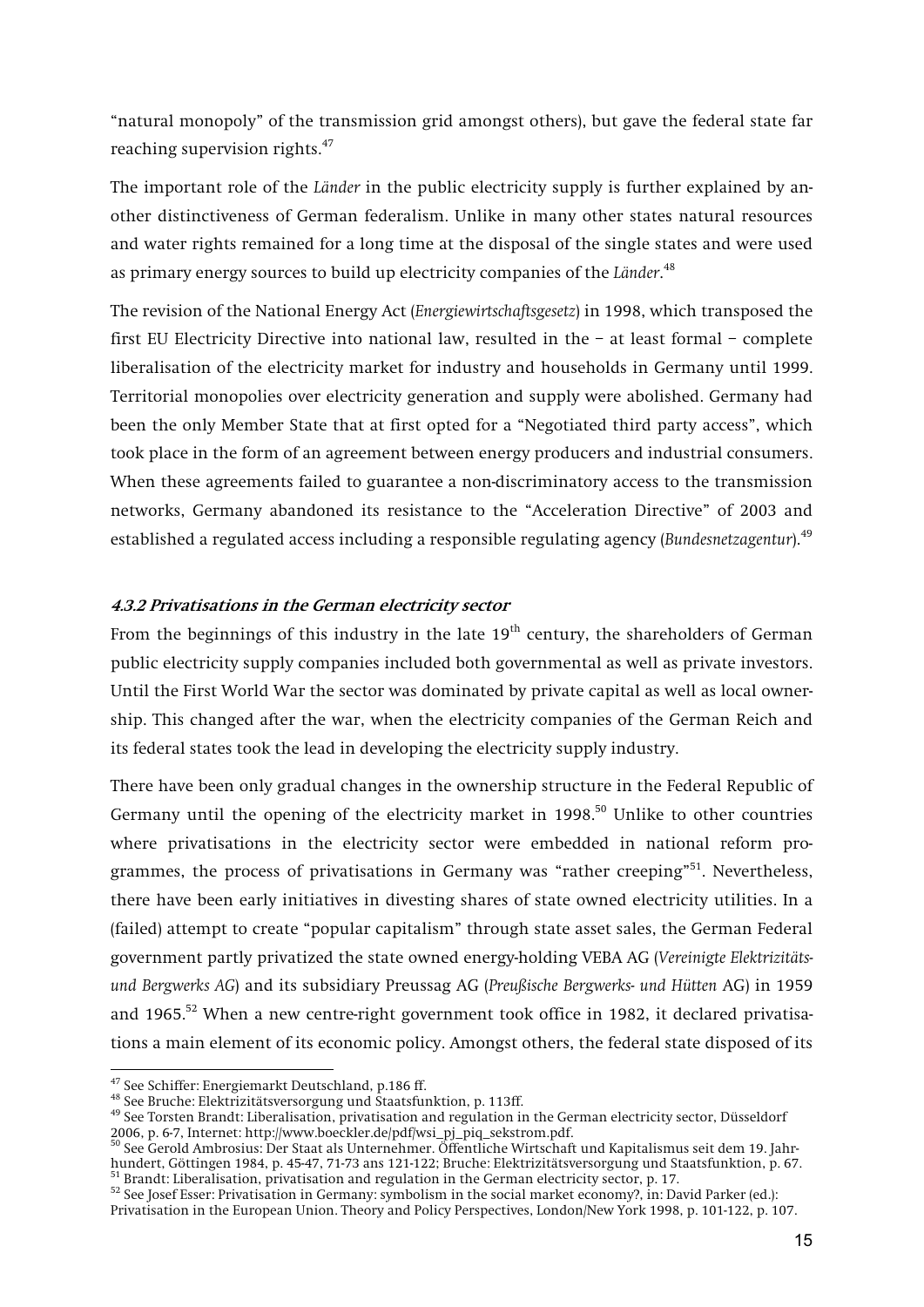**remaining stakes in** *VEBA AG* **(1984, 1985 and 1987) and entirely divested its shares of the industrial holding VIAG AG (***Vereinigte Industrieunternehmungen AG***), which also acted as an electricity supplier. Noticeable privatisations of electricity enterprises, however, remained confined to the central government level. In contrast, the federal states had been quite restrictive in selling their capital shares of electricity utilities. On the local level various municipalities even tried to expand their involvement in the electricity sector.<sup>53</sup>**

**The privatisation of the East-German electricity sector, which had been agreed upon shortly after the Fall of the Wall in 1990 by Western-German electricity supply companies, the East-German government and the privatisation agency** *Treuhandanstalt***, which was responsible for divesting East-German state-owned enterprises during the unification process, has been an exceptional case. The newly founded integrated electricity enterprise** *VEAG* **was sold to a consortium of seven West-German electricity companies in 1994. Today it is owned by** *Vattenfall* **Europe, a subsidiary of the state-owned Swedish enterprise.<sup>54</sup>**

**Since the mid-1990s divestitures of public utilities in the electricity sector became popular on the level of the Federal States as well as the municipalities, too. Especially on local level, but also in several Federal States, the decision to privatise was not so much a result of overall policy changes, but primarily driven to generate additional revenue in the short term in order to rehabilitate the public budgets.55 The Federal States sold practically their entire remaining shares in the large vertically integrated companies – today (2007) Bavaria is the last state that holds 2% of the shares in one (***E.ON AG***) of the four large electricity companies. Because various municipalities sold their shares, too, out of these four, the** *EnBW AG* **from south-western Germany is the only one with a majority of the shares (50.88%) left under the control of the state (in this case several associations of municipalities).56 In the course of liberalisation these large electricity companies tried to expand their market share on distribution level by taking over regional and local supply companies from the municipalities. While it is hard to find exact numbers for the complex local level, a clear tendency towards privatisation could be observed during the last 10 to 15 years. In 2003, 45% of the public utilities of Germany's largest cities already had private shareholders.<sup>57</sup>**

**When compared to the time before the start of liberalisation, not only a change in the ownership structure can be observed, but also an increasing concentration of the electricity market. As indicated above, as a result of mergers and acquisitions the number of vertical** 

**<sup>53</sup> See Jochen Monstadt, Mathias Naumann: Netzgebundene Infrastrukturen unter Veränderungsdruck – Sektoranalyse Stromversorgung, netWorks-Paper, No. 5, Berlin 2003, p. 15-16.** 

**<sup>54</sup> See Schiffer: Energiemarkt Deutschland, p. 184-185 and Brandt: Liberalisation, privatisation and regulation in the German electricity sector, p. 17.** 

**<sup>55</sup> See Klaus-Peter Schmid: alles muss raus. Schrumpft sich der Staat gesund? Die deutschen Städte und Gemeinden privatisieren, was das Zeug hält nicht aus ökonomischer Vernunft, sondern aus reiner Finanznot, in: Die Zeit, 26/2006, URL: http://www.zeit.de/2006/26/Priv-Flucht-ins-Private.** 

**<sup>56</sup> Municipalities are holding 29,1 % of the shares in the RWE AG, Vattenfall Europe AG is almost completely owned by the Swedish State, Bavaria is the only public shareholder in the E.ON AG. Source: company websites.** <sup>57</sup> See Sebastian Bolay, Jan Handrik Tream: Drivetics. **57 See Sebastian Bolay, Jan Hendrik Trapp: Privatisierung in Kommunen - eine Auswertung kommunaler Beteiligungsberichte, Difu-Materialien 10/2003.**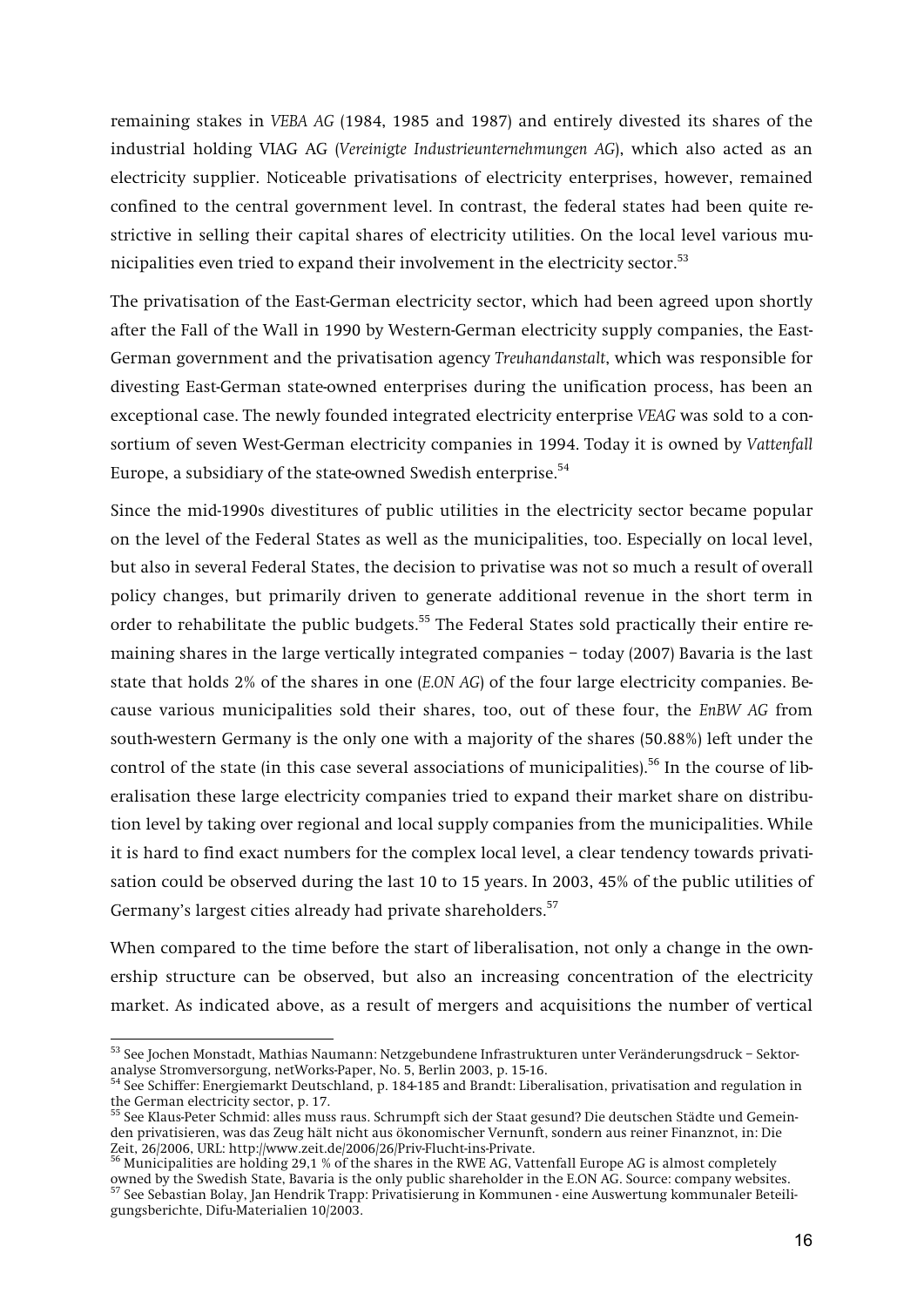**integrated network energy supply companies reduced from 8 to 4. Nevertheless, their market share in wholesale generation increased from 79% in 1997 to 90% in 2007. On the distribution level, the network energy supply raised their market to almost 73% in 2004 compared to 50% in 1995. During this time the share of regional and local utilities declined to about 27%. Due to takeovers and mergers the number of municipal utilities dropped from 900 in 1995 to about 700 in 2005. Furthermore, about 25% of them were linked with the large network supply companies due to minority capital investments of the large network energy supply companies.58**

#### **4.4 France**

#### **4.4.1 The French electricity sector**

**After World War II the modernisation of the economy in France was regarded as a precondition in order to regain the importance of the past by the French leadership – a national task that had to be coped with primarily by the state itself. In view of the immense investment needs important industries like coal, shipbuilding, or aviation were either nationalised or put under a special control of the central state. Especially most of the service industries were from then on coordinated and provided on central government level. The French legal concept of the "***Service Public",* **which was associated with continuity, equality, solidarity, and cohesion59, now also became identified with large-scale public enterprises like the electricity provider EDF (***Electricité de France***). This "public institution" ("***établissement public"***) was created by a law in 1946 that nationalised and merged privately owned electricity companies.** 

**Considering the importance of electric energy for the economy centralisation and nationalisation of this sector was considered necessary – and backed by a broad consensus – to avoid power blackouts and guarantee a security of supply particularly in rural regions. Prior to the creation of** *EDF* **the electricity industry was made up of more than 200 small generators and more than 1.100 enterprises active in transmission and distribution that were difficult to coordinate. Especially the private companies were accused of concentrating only on the most profitable areas, abusing their temporal local or regional monopolies for excessive prices, and investing only insufficiently in infrastructure.<sup>60</sup>**

**The nationalisation gave** *EDF* **a factual monopoly in the field of generation and distribution**  (with a market share exceeding 90%) as well as a legal monopoly in transmission. The *EDF* as **a public company had been under comprehensive control of the central government, which** 

**<sup>58</sup> See Brandt: Liberalisation, privatisation and regulation in the German electricity sector, p. 8 and Heilemann/Hillemann: Liberalisierung der Strom- und Gasmärkte, p. 29-57, p. 47/48.** 

**<sup>59</sup> See Peter Becker: Europäische Daseinsvorsorge. Die Politik der EU zwischen Wettbewerb und Gemeinwohlverpflichtung. SWP-Studie, Berlin 2005, p. 19.** 

**<sup>60</sup> See Christoph I. Barmeyer: Zwischen Staat und Markt. Das französische Großunternehmen EDF, in: Dokumente 2(2006), p. 17-27, p. 17-18 and Pierre Bauby: Deregulierung und Privatisierung in öffentlichen Unternehmen in Frankreich: das Beispiel der Elektrizitätswirtschaft, in: Leo Kißler, René Lasserre, Marie-Hélène Pautrat (ed.): Öffentlicher Dienst und Personalmanagement. Zur Verwaltungsreform in Deutschland und Frankreich, Frankfurt/New York 2006, p. 39-54, p. 43-45.**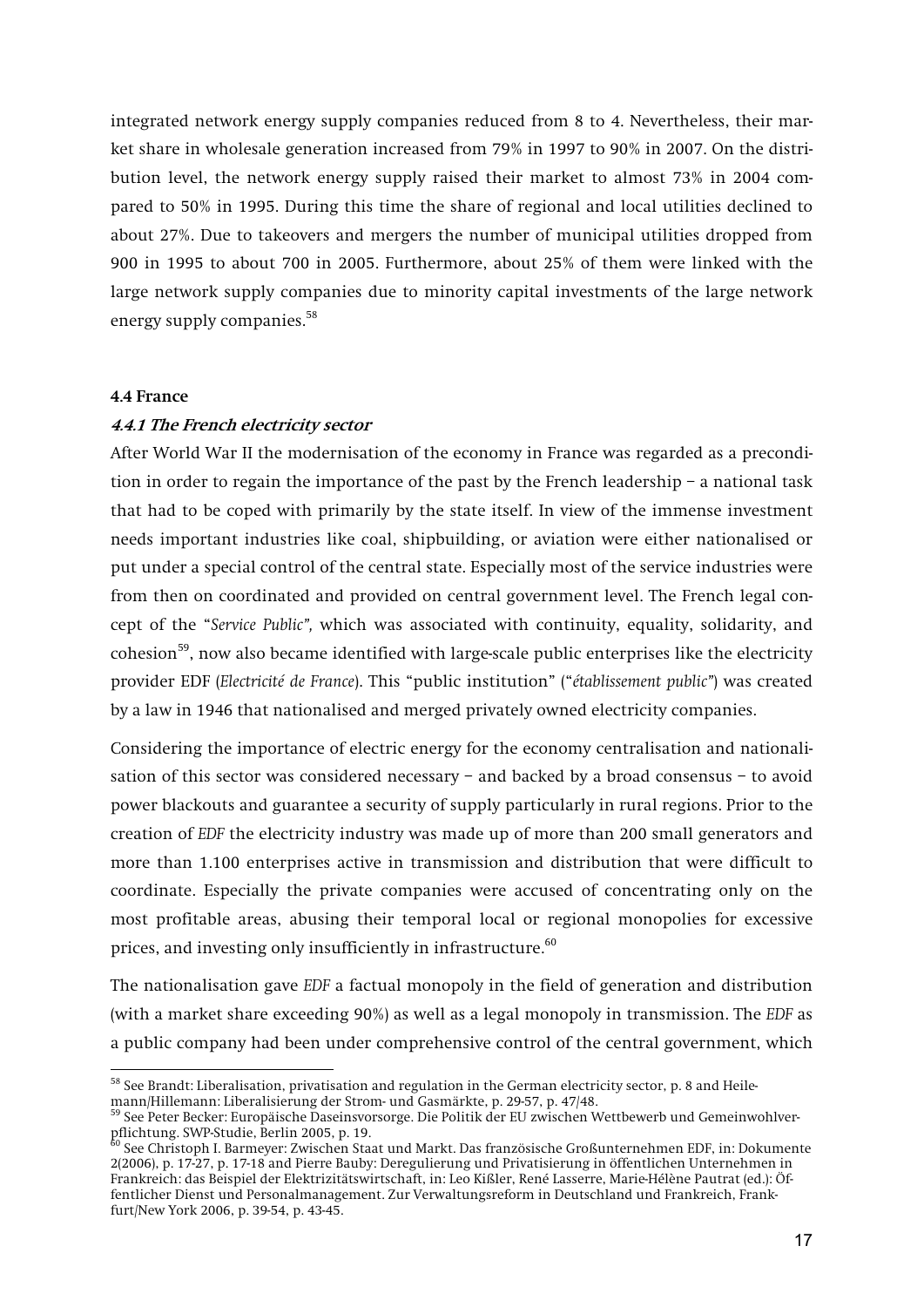**was responsible for authorising electricity tariffs or investment programmes. The respective commitments between** *EDF* **and the state were defined in several contracts, which guaranteed low consumer prices but also facilitated large scale infrastructure investments like the French ambitious nuclear power programme that was launched in 1973-74 as a consequence of the fear of energy dependency and partly as a result of the post-war desire to develop leadership in every industrial field. Today in France about 75% of the total production is generated by nuclear power plants, making France the world's second largest nuclear power producer.<sup>61</sup>**

## **4.4.2 EDF – Privatising a "Service Public" utility**

**When the French parliament adopted legislation to (partly) privatise the national electricity utility** *EDF* **on 29 June 2004 with a majority vote of the ruling UMP, this brought a preliminary end to a long time of struggles in the parliament, which had to deal with about 1.500 amendments from the opposition socialist and communist parties, as well as on the streets. The fierce protest by the employees, trade unions and parts of the French public62 began when the plan of the conservative government was announced in summer 2002 that** *EDF* **was going to have its status as state-owned utility changed, in advance of the opening up its capital to private investors.63 The protest actions included rallies in 70 cities, power blackouts all over the country as well as targeted power cuts to the French federation of employers and the private homes of senior government ministers amongst others.<sup>64</sup>**

**To understand the massive criticism on the privatisation plan one has to consider on the one hand the status of** *EDF* **as a national utility of the "***Service Public***" supplying electricity on the basis of equalitarian principles, contributing to welfare and social cohesion. According to several public opinion polls in France,** *EDF* **is one of the most respectable enterprises, which is virtually present even in the most remote region of the country.65 On the other hand when**  *EDF* **was founded, the trade unions played a significant role in working out the corporate charta, thereby asserting various social innovations such as a guarantee of job security, equal employment of men and women, compensation in case of invalidity, and a company pension scheme. The biggest bonus though has been the social-benefits council CCAS (***Caisse* 

<sup>64</sup> Nicola Clark: Privatization plan angers EDF unions: France seeks €11 billion for 30% of power utility, in: Inter**national Herald Tribune, November 25, 2004,**

**<sup>61</sup> See Harald Eiß: Die Ordnung des Elektrizitätsmarktes in der Europäischen Gemeinschaft, München 1990, p. 252 ff and Lionel Cauret: Energy Services in France, in: John H. Chesshire (Ed.): From Electricity Supply to Energy Services: Prospects for active Energy Services in the EU. Report Prepared for the European Commission - Directorate General Energy and Transport - and Union of the Electricity Industry – EURELECTRIC, June 2000, Chapter 2, p. 2,**

**URL: http://www.eurelectric.org/Download/Download.aspx?DocumentFileID=5982.** 

**<sup>62</sup> Opinion polls suggested that the French "no" in the referendum in 2005 partly resulted from the apprehension that the proposed European Constitution Treaty might have resulted in a dismantling of French public services and lead to a broad sell off of state companies. See EDF Gadonneix: Politics Won't Impact Privatization, Dow Jones Newswires, 3 June 2005.**

**URL: www.iht.com/articles/2004/11/25/edf\_ed3\_0.php.** 

**<sup>65</sup> See Barmeyer: Zwischen Staat und Markt, p. 19-20.**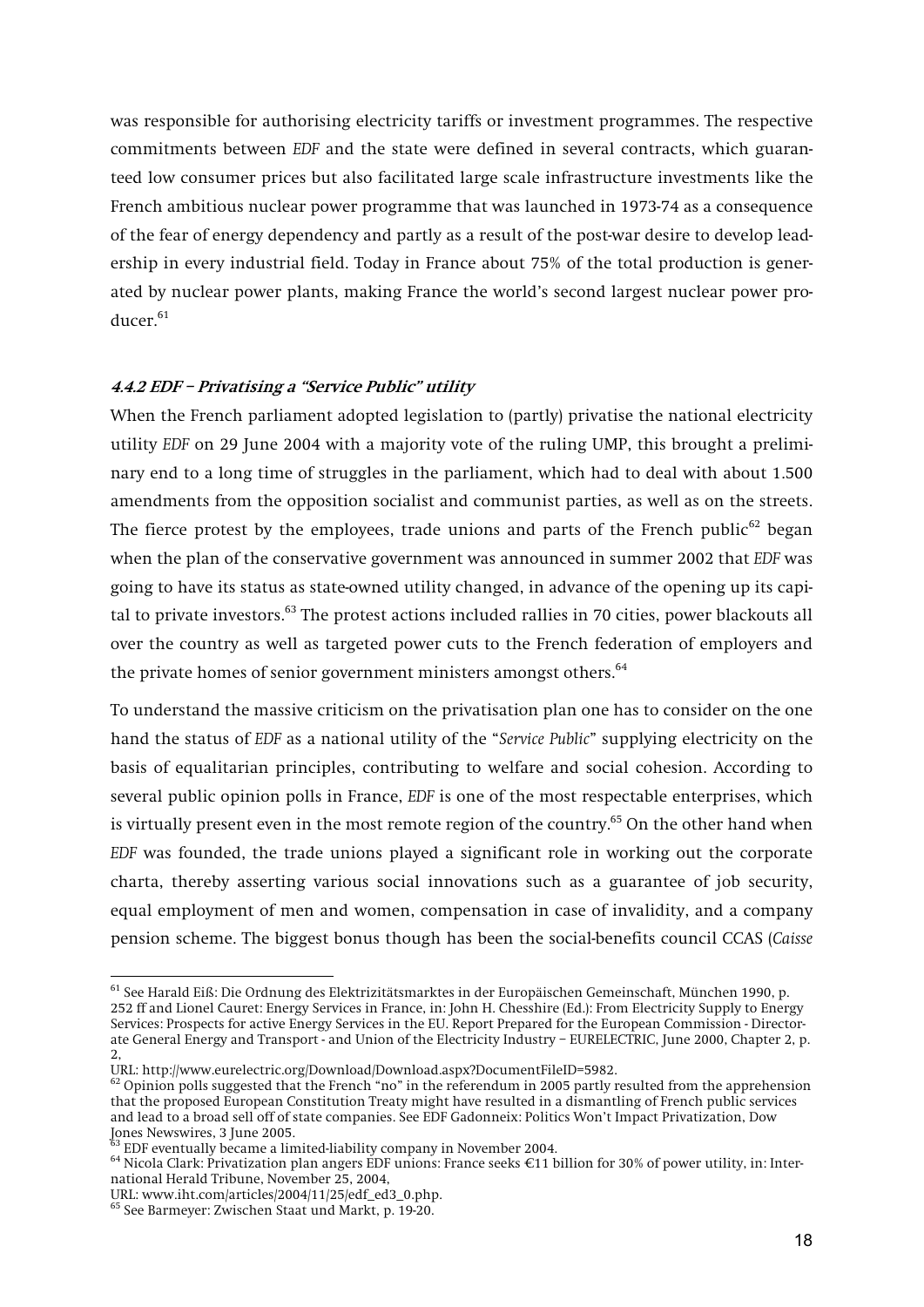*centrale d'activites socials***), which is funded by one percent of** *EDF's* **revenue each year. It provides** *EDF* **workers with free health care and owns amongst others more than 200 holiday resorts and 150 restaurants. Its annual budget (which has been 530 Million Euro in 2005) is not controlled by** *EDF's* **management but by the trade union CGT (***Confédération générale du travail)***. If the company is listed on the stock market and thus inevitably stronger committed to market principles and shareholder value,** *EDF* **employees and trade unions feared that investors would soon abandon those privileges.<sup>66</sup>**

**The French government's decision to privatise** *EDF* **– supported by the company's management – can eventually be attributed to the overall liberalisation of the European electricity market. The French government had been hesitant to transpose the first EU electricity directive into French law and exceeded the liberalisation deadline by a year, giving the state and**  *EDF* **the opportunity to monitor the development in the other European markets. In a first stage the law, which entered into force on 10 February 2000, opened a share of only about 30% of the market to competition – the lowest level laid down by the directive.67 Critics stated that the French reform "aimed at making the electricity market contestable rather than at introducing effective competition."68 Nevertheless, even this small step towards full liberalisation ended the monopoly of** *EDF* **in the French electricity market. As a consequence the company lost market share in the segment opened to competition in the aftermath: After slightly over a year** *EDF* **had lost 5% of its clients, in 2003 this number had risen to 25% in the segment of the industrial power market, which had been opened to competition.69**

**For the monopolist** *EDF* **and the French government by watching the efforts on the European level to liberalise the electricity sector, it was obvious that a market opening would lead to the loss of shares. To guarantee its economic financial survival and to become competitive,**  *EDF* **pursued two complementary long-term business strategies. First, in 1998 the company's structure was modernised in order to increase productivity to the level of a private enterprise while at the same time maintaining social responsibility and regional integration. Second, the** *EDF* **management started an aggressive expansion into other European and worldwide markets in order to strengthen its role as electricity exporter and regain market shares it was losing on the French market. Alongside utilities in Brazil, Argentina, and Spain (amongst others),** *EDF* **bought 45% of the shares of the German** *EnBW AG* **and entered the British market by taking over** *London Electricity* **in 1998. This internationalisation strategy sparked** 

**<sup>66</sup> See John Carreyrou: At French Utility, Union Wages War To Guard Perks, in: The Wall Street Journal, 5 May 2005 and Heimo Fischer: Ein Symbol wankt. Der französische Energieriese EdF soll privatisiert werden – doch es**  gibt noch viel zu tun, in: Die Zeit, 43/2002, URL: http://www.zeit.de/2002/43/Ein\_Symbol\_wankt.

**<sup>67</sup> All non-household customers in France had been eligible to chose their suppliers from July 2004, representing 68% of the total market. The market for private consumers was not opened before July 1, 2007. See European Commission: France - Internal Market Fact Sheet, Brussels, January 2007, URL:** 

**http://ec.europa.eu/energy/energy\_policy/doc/factsheets/market/market\_fr\_en.pdf.** 

<sup>&</sup>lt;sup>68</sup> Dominique Finon: Reforms in the French power system: from weak contestability to effective competition?, in: **Energy Policy 10/2001, p. 755-768, p. 756.**

**<sup>69</sup> See Helen Avati: EDF ruffles EU feathers, in: Petroleum Economist, 7/2001), p. 7-8, p. 7 and "Electricite de France loses 20-25% of Customers to Open Market", in: Transmission & Distribution World, May 14, 2003, URL: http://tdworld.com/news/power\_electricite\_de\_france/.**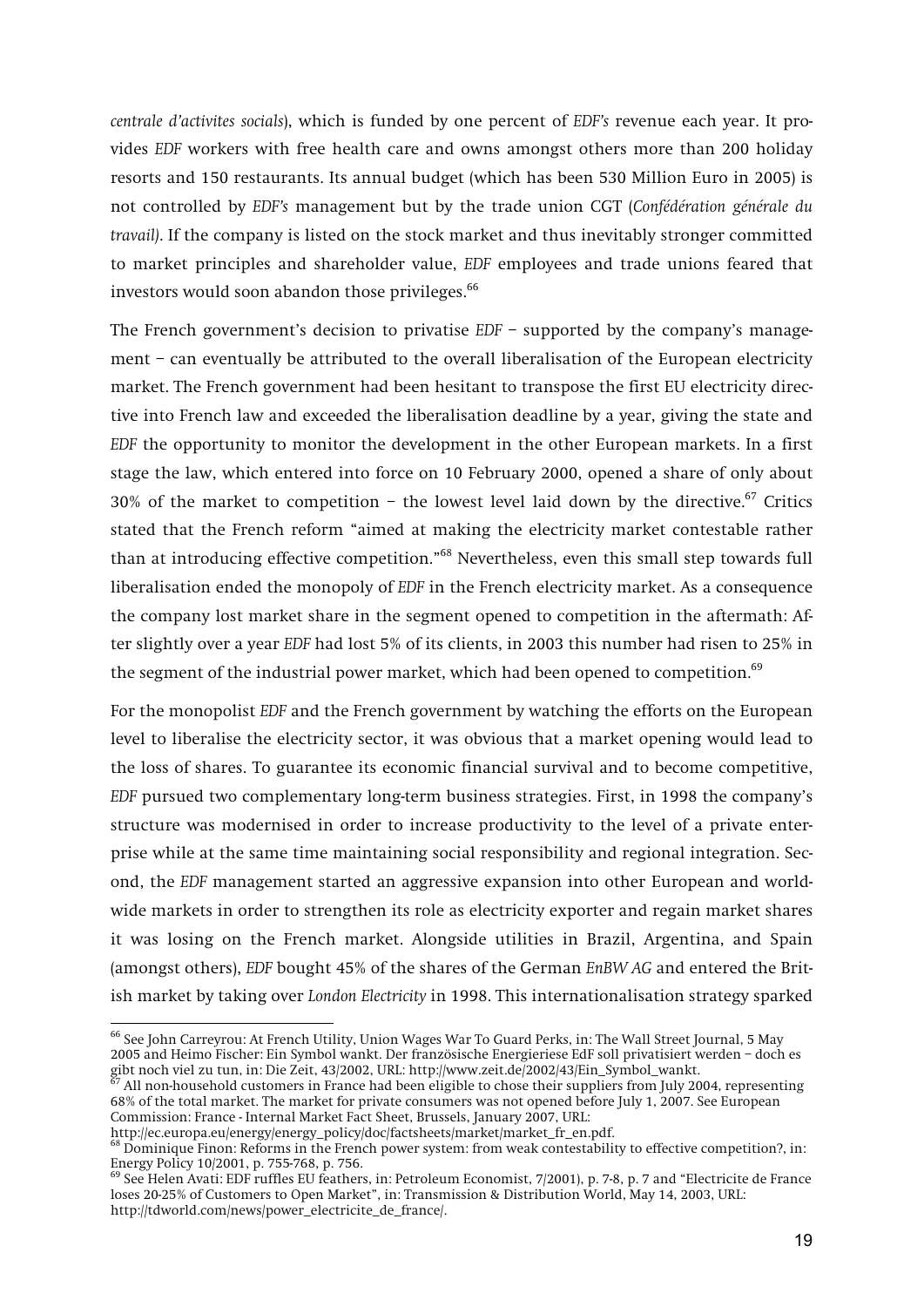**complaints by several European electricity companies as well as their corresponding governments because of the uneven market opening, which gave** *EDF* **in their view an unfair advantage over their competitors who were still shut out from the French market.70 To finance foreign acquisitions and to reduce the debt burden (of about 22 billion Euro in 2002) already weighing on the company, the French government with support of the** *EDF* **management decided to partly privatise the electricity utility and raise funds through a capital increase. The law that paved the way for privatisation obligated the French state to maintain at least 70% of the company's capital.<sup>71</sup>**

**In a bid to appease the unions, the government announced that it would only sell 15% of the shares – preferentially to current and retired** *EDF* **employers – and pledged to maintain longtime control of the utility that will remain a centrepiece of its industrial policy.72 Furthermore, the French government prior to the sale signed a public service agreement with** *EDF***, which substantiated the utility's public electricity duties. These had been separated from the rest of the company in 2000 just like the operation of the transmission system, which was legally unbundled and today is run by the subsidiary RTE (***Gestionnaire du Réseau de Transport d'Electricité***).** *EDF* **ensured in this contract an identical transmission price for all French citizens (even overseas), constant prices for all private households over the next five years, and a prohibition of electricity cuts for recipients of housing benefits during winter months.** *EDF* **further agreed to invest 40 billion Euro in infrastructure projects until 2010.73**

**In November 2005, 12.7% of the company's shares were sold in a public offer, raising a total of 6.35 billion Euro for** *EDF***. The sale of shares to** *EDF* **employees raised an additional 1 billion Euro.** *EDF* **employees now own 1.9% of the electricity utility, while private and institutional investors hold a combined interest of 10.8%.** 

#### **5. Comparison and conclusion**

**Even though the liberalisation of national electricity markets is still work in progress, EU policy has already lead to significant changes in the Member States' electricity regulation and an increase in competition in markets previously dominated by state enterprises. The four case studies of Germany, France, the United Kingdom, and Sweden show that with regard to state-ownership in electricity utilities there is no standard approach to a changing economic environment.** 

<sup>&</sup>lt;sup>70</sup> See Avati: EDF ruffles EU feathers, p. 7-8.<br><sup>71</sup> See Bauby: Deregulierungen und Privatisierungen in öffentlichen Dienstleistungsunternehmen in Frankreich, **p. 47-48 and Alfred Frisch: Die französische Elektrizitätswirtschaft wird international : Teilprivatisierung auf Umwegen, in: Dokumente, 1/2002, p. 78-82, p. 80-82.** 

<sup>&</sup>lt;sup>72</sup> See "EDF to be partially privatized. Initial offer expected to produce 7 billion", in: International Herald Tribune, **25 October 2005, URL: http://www.iht.com/articles/2005/10/24business/edf.php.**

**<sup>73</sup> See Barmeyer: Zwischen Staat und Markt, p. 24-25 and EDF: Kapitalerhöhung und Vertrag zur Grundversorgung. Communique des Premierministers. 24 October 2005, URL: http://www.botschaft-**

**frankreich.de/article.php3?id\_article=1089&var\_recherche=EDF.**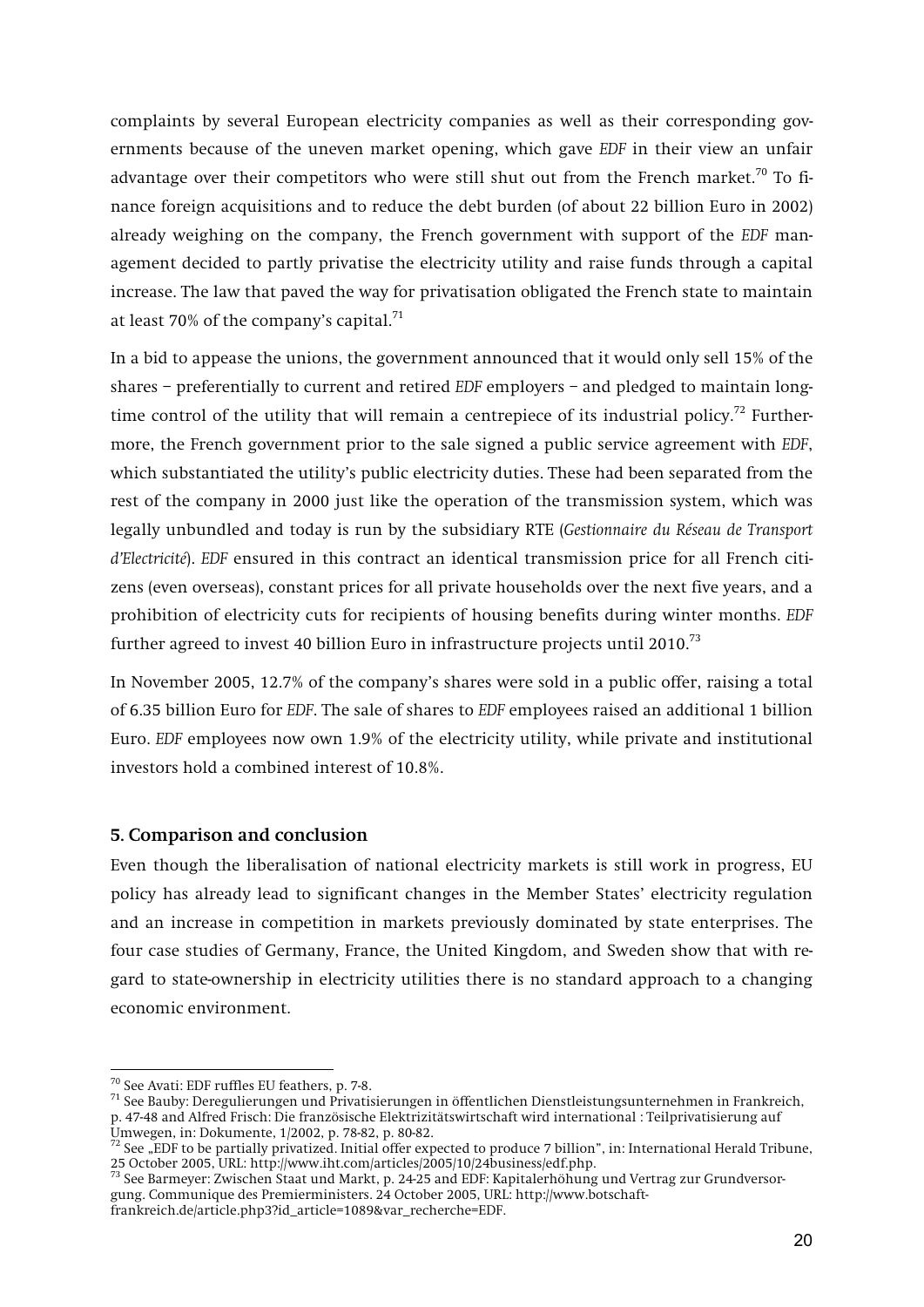**In the United Kingdom, which had been a pioneer in the liberalisation of the electricity sector and served as an example for the policies at EU level, the privatisation of the formerly state-owned monopolist went hand in hand with the market opening in the electricity sector. Besides budgetary reasons and the aim of the conservative government to promote "popular capitalism", the objectives of the privatisations have been to free the industry from government interference and to increase productive and allocative efficiency in this sector to the benefit of the consumers. Sweden, in contrast, which also started liberalising its electricity market early without the incentive from the European Union, confined itself to a mere legal privatisation while retaining full ownership control of the dominant company in the Swedish electricity market.** 

**Both, the United Kingdom and Sweden opted for transfer of the transmission network to a new independent company when designing their national electricity liberalisation policy. The separation of network operation from generation and supply activities in these Member States serves today as a prototype for the European Commission, which is demanding ownership unbundling of transmission networks in its third package of legislative proposals concerning the common rules of a internal market for electricity.** 

**In the federal system of Germany, the different level of government pursued diverse privatisation policies with regard to electricity utilities (and also to other state-owned enterprises). The federal government had divested its remaining shares in electricity companies already during the 1980s in course of a (relatively modest) privatisation programme, yet without altering the regulatory structure of the German electricity sector. The federal states and the municipalities, on the other hand, remained inactive in this respect until the mid-1990s. The start of the liberalisation process initiated at EU level may have fostered the increasing number of privatisations in the German electricity sector. However, the primary driving force, which explains the retreat of the state, has been the disastrous situation of the public budgets forcing federal states and municipalities to generate extra revenue through the sale of state-owned assets in the electricity industry to the private sector.** 

**In France, which had been one of the Member States most reluctant in implementing the EU's liberalisation policy for the electricity market, the conservative government had to overcome fierce domestic protest when it partially privatised the former monopolist** *EDF* **which enjoyed special status as a national utility of the "***Service Public***". Privatisation became indispensable to finance the internationalisation strategy of the company that was losing shares in its liberalised home market.** 

**Summing up, even though there is a strong interdependence between the liberalisation of the electricity markets and the privatisation of its utilities, the four cases did not reveal similar patterns or a specific step sequence. In the United Kingdom the divestitures of the stateowned electricity utilities have been part of a larger privatisation programme and were accompanied by a liberalisation policy in order to avoid mistakes that had been made in the privatisation of other utilities. The market opening of the Swedish electricity sector in con-**